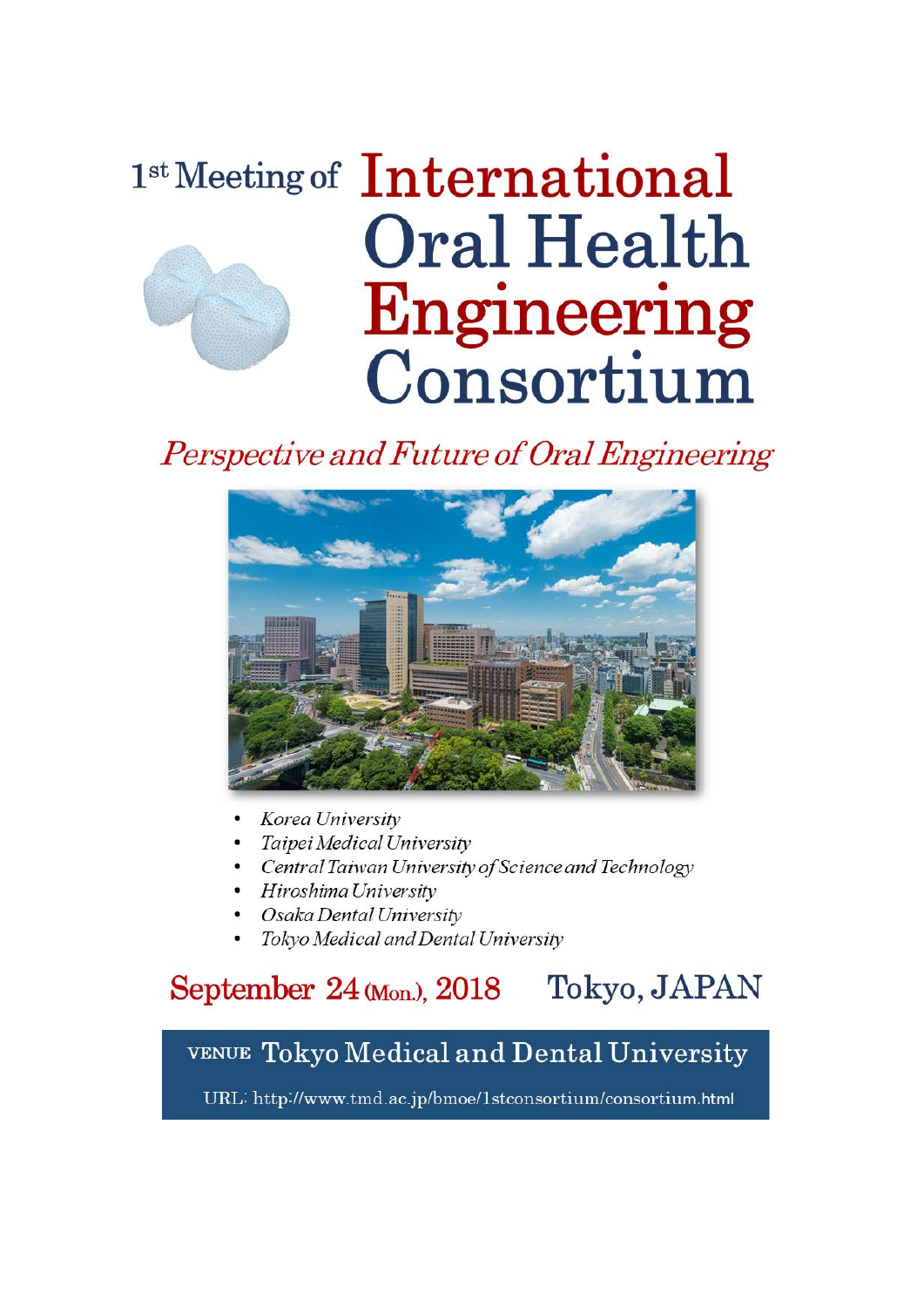# **The 1st Meeting of International Oral Health Engineering Consortium Organizing Committee**

| Organizer:                                                                                     |                                                                |  |  |
|------------------------------------------------------------------------------------------------|----------------------------------------------------------------|--|--|
| Course for Oral Health Engineering, Faculty of Dentistry, School of Oral Health Care Sciences, |                                                                |  |  |
| Tokyo Medical and Dental University                                                            |                                                                |  |  |
|                                                                                                | President: Tetsuya SUZUKI (Oral Prosthetic Engineering)        |  |  |
| Chair:                                                                                         | Hidekazu TAKAHASHI (Oral Biomaterials Development Engineering) |  |  |
|                                                                                                | Members: Kazuhiro AOKI (Basic Oral Health Engineering)         |  |  |
|                                                                                                | Meiko OKI (Basic Oral Health Engineering)                      |  |  |
|                                                                                                | Shingo KAMIJO (Basic Oral Health Engineering)                  |  |  |
|                                                                                                | Tohru YASUE (Oral Biomaterials Development Engineering)        |  |  |
|                                                                                                | Naohiko IWASAKI (Oral Biomaterials Development Engineering)    |  |  |
|                                                                                                | Masaomi IKEDA (Oral Prosthetic Engineering)                    |  |  |
|                                                                                                | Maho SHIOZAWA (Oral Prosthetic Engineering)                    |  |  |
| <b>Advisors:</b>                                                                               | Hiroki NIKAWA (Hiroshima University)                           |  |  |
|                                                                                                | Chung-Kwei LIN (Taipei Medical University)                     |  |  |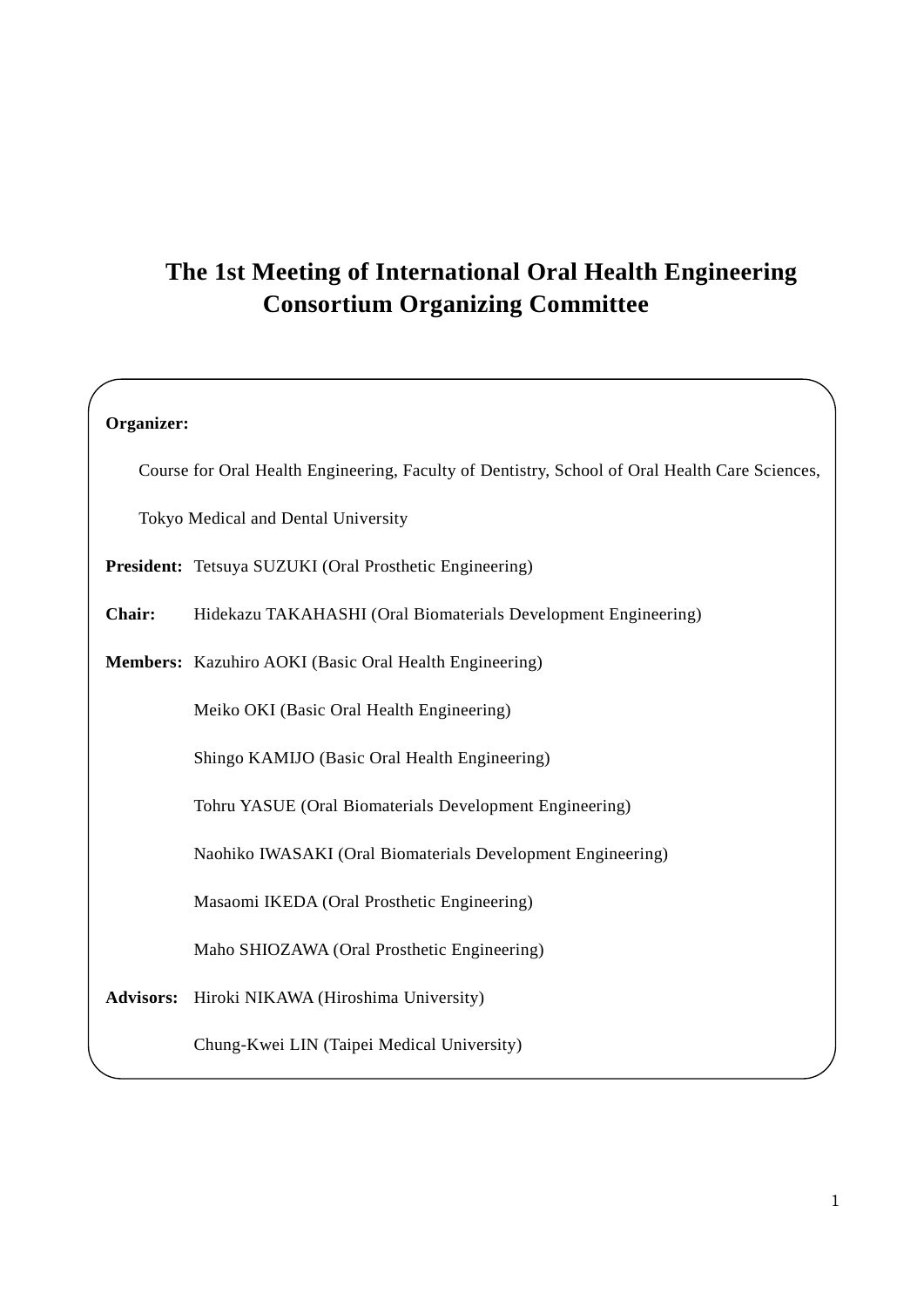### **Welcome to the 1st International Oral Health Engineering Consortium**

We are delighted to have you here to participate and share in the 1st International Oral Health Engineering Consortium hosted by Tokyo Medical and Dental University. Thank you for coming. That many of you travel long distances serves to remind us all just how important our work is.

Japan is now a unique super aging society in the world, and the dental laboratory technology taking a part in dentistry is facing the big change. The rapid progress of digital dentistry changes technique and materials for dental prostheses fabrication; on the other hand, lack of dental technician becomes an urgent issue because young dental technicians quit their job. Therefore, there is the opinion that the conventional education for dental technician cannot catch up the speed of the times. Based on these backgrounds, "the oral health engineering" of four-year system, which focused on the education for not only the dental laboratory techniques but also oral health sciences, was established at Hiroshima University, Tokyo Medical and Dental University, and Osaka Dental University in Japan. A national qualification examination of dental technician is carried out in Korea and Taiwan as well as Japan; there are also the four-year educational institutions established. Accordingly, the International Oral Health Engineering Consortium is proposed for people engaging in four-year university education to convene in one place for discussing dental technicians as next-generation leaders, and education and research for bringing up oral health engineering persons.

It is our great honor to hold the first memorable meeting of International Oral Health Engineering Education, Research Consortium in Tokyo Medical and Dental University. The themes of this year are "Undergraduate and master course education" and "Introduction of cutting-edge research from each institute". Taipei Medical University and Central Taiwan University of Science and Technology from Taiwan, Korea University from Korea, and Japanese 3 universities, the total of 6 universities will join this consortium. The meeting place is School of Dentistry Special Auditorium of Tokyo Medical and Dental University. In the morning session, professors of each university will perform panel discussions about the present conditions of the undergraduate education and the future prospects. In the afternoon session, undergraduate and graduate students will introduce their cutting-edge research from each university. An excellent presentation will be awarded the prize.

We hope that all participants will enjoy the program, exchange their idea each other, and make this consortium fruitful one.

Tetsuya SUZUKI, D.D.S., PhD

Tetenya Suguri

Director of Course for Oral Health Engineering, Tokyo Medical and Dental University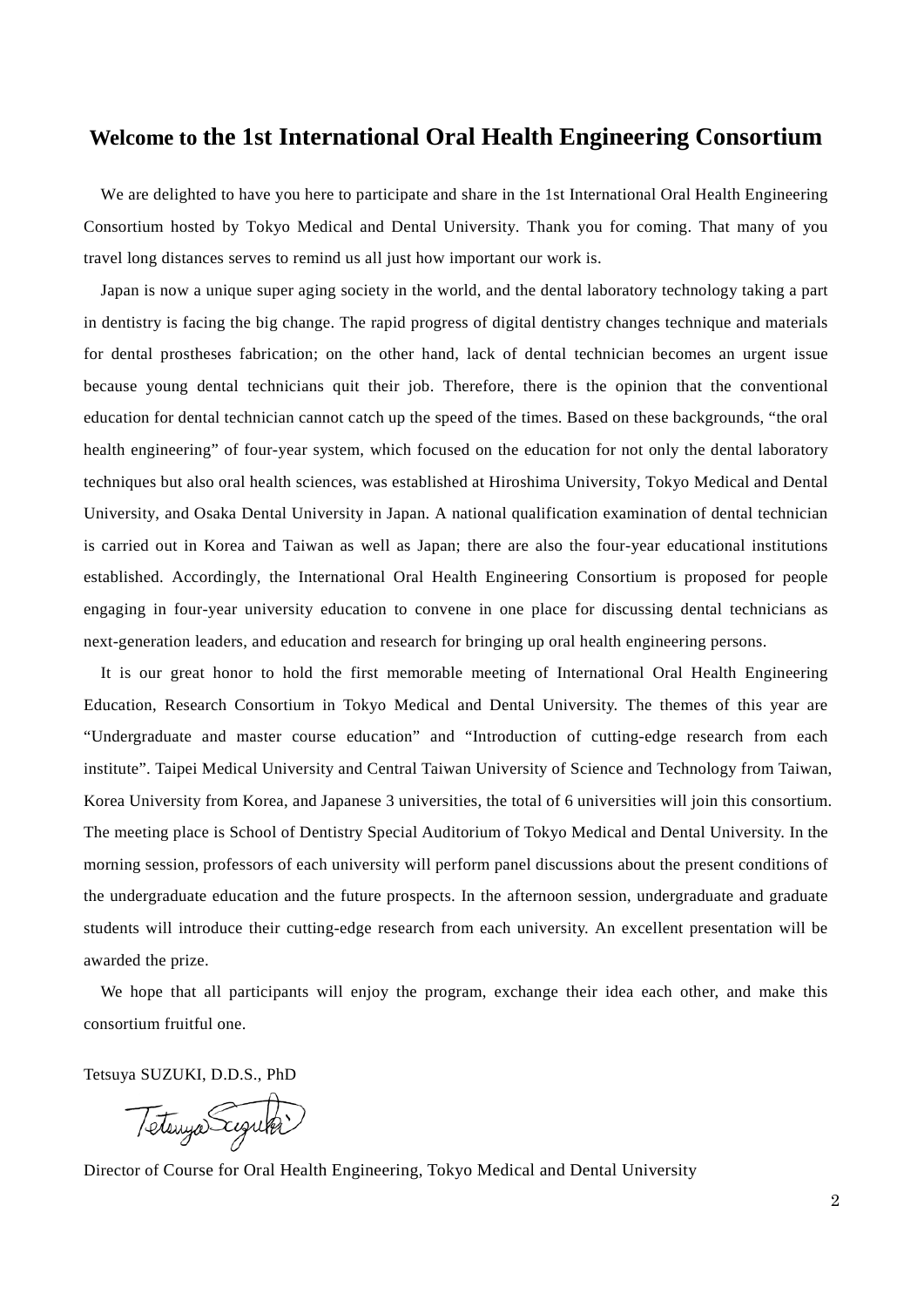## **Time table of the consortium**

### **Monday, September 24**

| $9:00-$                                                               | <b>Registration open</b>                               |                                                                 |  |  |  |
|-----------------------------------------------------------------------|--------------------------------------------------------|-----------------------------------------------------------------|--|--|--|
| $10:00-$                                                              | <b>Opening remark</b>                                  | Prof. Junji TAGAMI                                              |  |  |  |
|                                                                       |                                                        | (Executive Director of Tokyo Medical and Dental University)     |  |  |  |
| $10:10-$                                                              | <b>Panel Discussion for Oral Engineering Education</b> |                                                                 |  |  |  |
| - Focus and prospects of undergraduate study -                        |                                                        |                                                                 |  |  |  |
| Chair: Prof. Hidekazu TAKAHASHI (Tokyo Medical and Dental University) |                                                        |                                                                 |  |  |  |
| Hiroki NIKAWA (Hiroshima University)                                  |                                                        |                                                                 |  |  |  |
| Yung-Kang SHEN (Taipei Medical University)                            |                                                        |                                                                 |  |  |  |
|                                                                       | Kazutoshi KAKIMOTO (Osaka Dental University)           |                                                                 |  |  |  |
| Hsueh-Chuan HSU (Central Taiwan University of Science and Technology) |                                                        |                                                                 |  |  |  |
| Tetsuya SUZUKI (Tokyo Medical and Dental University)                  |                                                        |                                                                 |  |  |  |
| Woong-Chul KIM (Korea University)                                     |                                                        |                                                                 |  |  |  |
|                                                                       |                                                        |                                                                 |  |  |  |
| 12:00-13:30                                                           |                                                        | <b>Business Working Lunch</b> (All faculty members are invited) |  |  |  |
| (Medical Hospital 16F, Restaurant Medico)                             |                                                        |                                                                 |  |  |  |
| Lunch for students and other participants<br>(Fee included)           |                                                        |                                                                 |  |  |  |
| (Restaurant Building 1F, Arumeida)                                    |                                                        |                                                                 |  |  |  |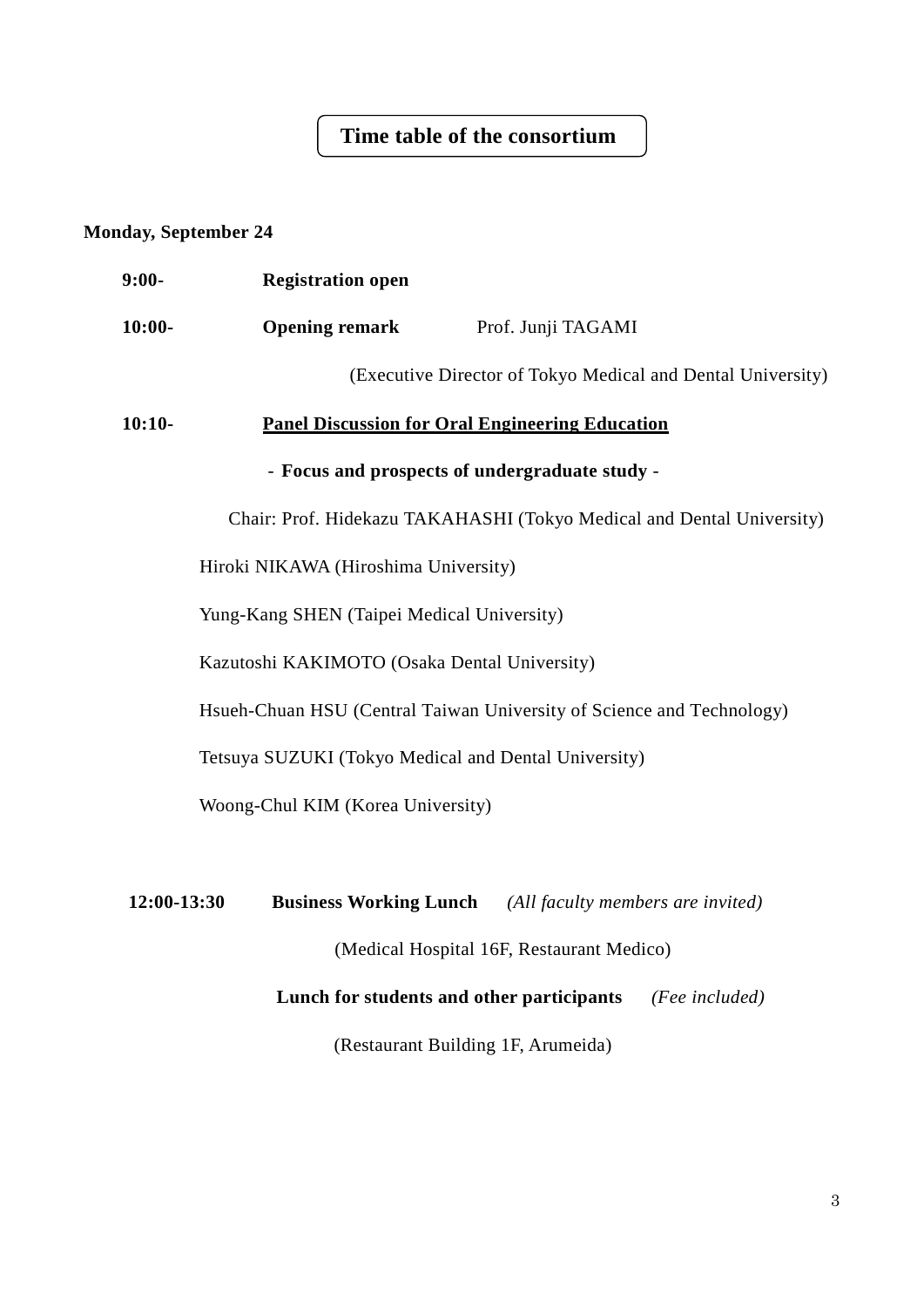### **14:00- Oral Presentation Competition 1**

Chair: Prof. Hiroki NIKAWA (Hiroshima University)

# **OP1: Color change of color modified CAD/CAM composite resin blocks after toothbrush wear**

Yusuke YAMAMOTO *et al*. (Tokyo Medical and Dental University),

# **OP2: Emerging application of characteristics and mechanism of stimuli-responsive shape memory composite on 4D printing**

Jing-Shiuan LAI *et al*. (Taipei Medical University)

# **OP3: Fatigue resistance of yttria-stabilized tetragonal zirconia polycrystal clasps for removable partial dentures**

Tzu-Yu PENG (Hiroshima University)

### **15:00- Oral Presentation Competition 2**

Chair: Prof. Yung-Kang SHEN (Taipei Medical University)

# **OP4: Injectable and partially biodegradable polymethylmetacrylate-based bone filler for craniomaxillofacial bone defect**

Ling YEH *et al.* (Taipei Medical University)

### **OP5: Investigation of scaffold materials suitable for new bone anabolic agents**

Ayaka URAKAWA *et al*. (Tokyo Medical and Dental University)

### **OP6:** *In vitro* **effects of epigallocatechin-3-gallate with mesoporous bioactive glasses in the**

### **treatment of periodontal pocket**

Yi-Ting WANG *et al*. (Taipei Medical University)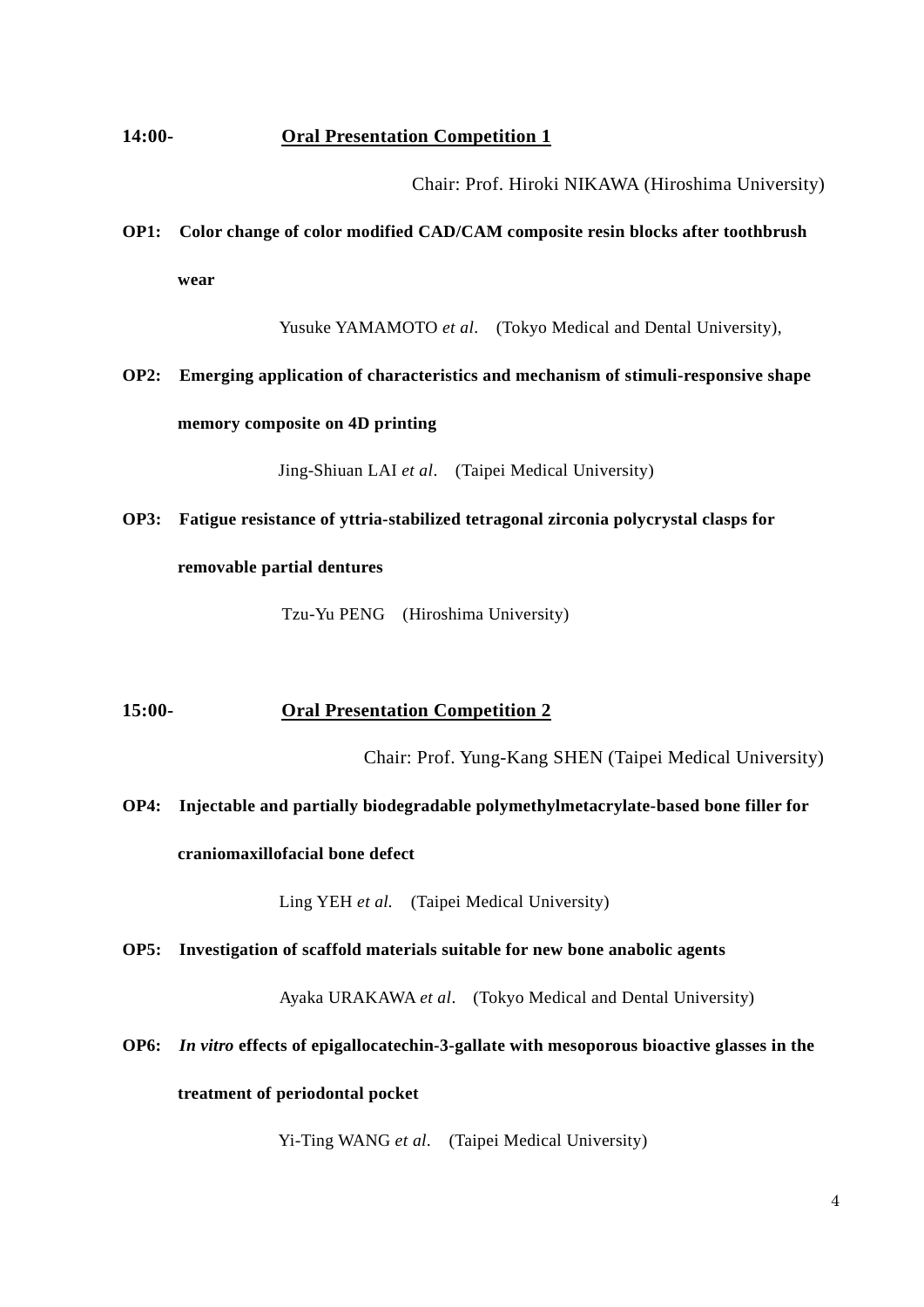### **16:00- Oral Presentation Competition 3**

Chair: Kazuhiro AOKI (Tokyo Medical and Dental University)

### **OP7: Learning at ODU so far and in future**

Anna SHIMA (Osaka Dental University)

**OP8: Application of dispatching rules for dental technical work and its evaluation by** 

### **discrete-event simulation**

Hiroki YANASE *et al.* (Hiroshima University)

### **OP9: Analysis of three-dimensional shape of mandibular complete dentures**

Van Anh NGUYEN VU *et al*. (Tokyo Medical and Dental University)

**17:00-17:30 Award committee meeting**

**18:00- Banquet** *- Presentation Awards and Acknowledgements -*

(M&D Tower 26F, Faculty Lounge)

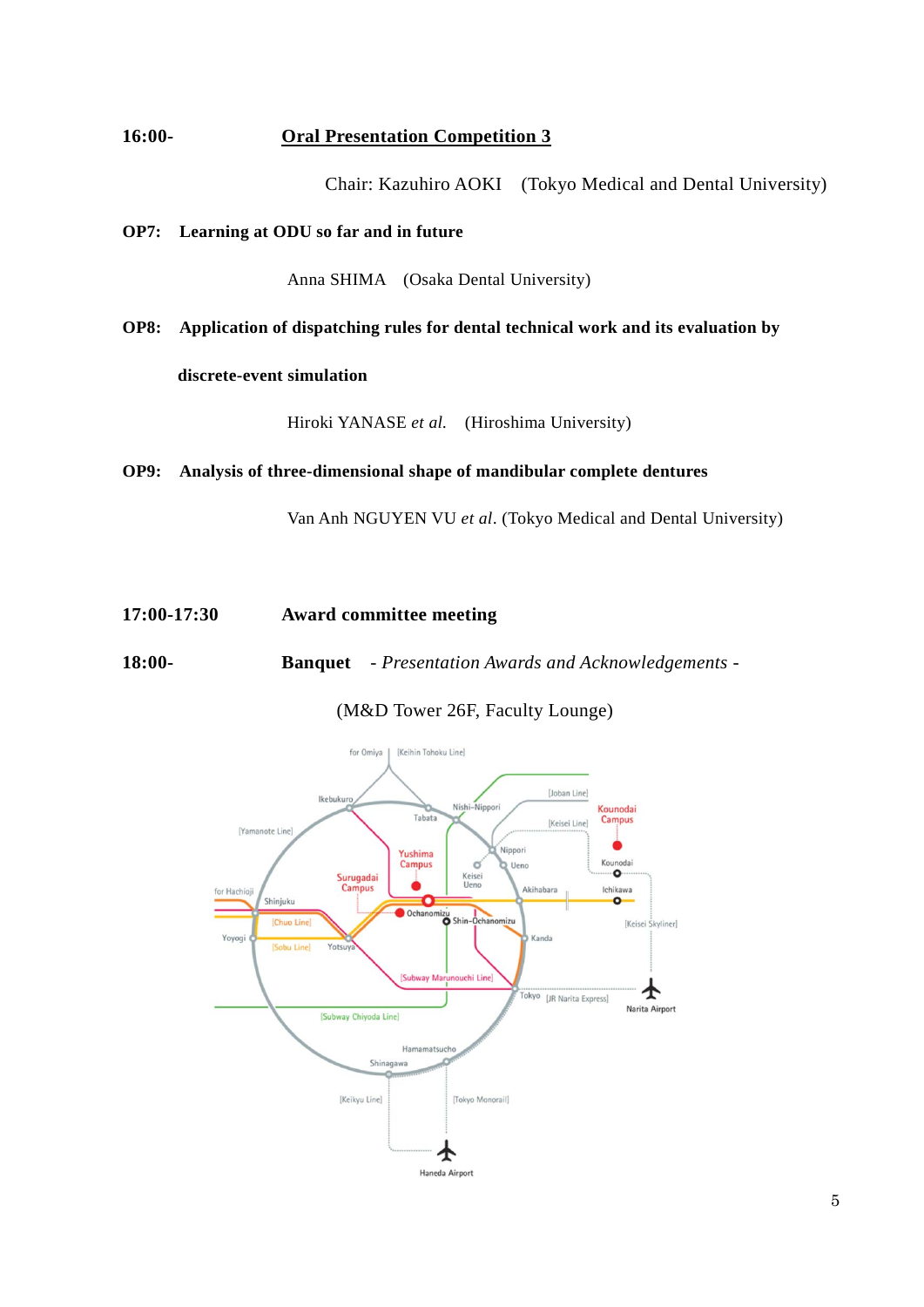### **Information for participants**

### **Registration Time**

Monday, September 24, 9:00-15:00

### **Request of the Name Card Wearing**

A name card will be handed at a registration desk. Please wear your name card during the meeting.

### **Attention at the Time of the Consortium Participation**

Please change your cell-phone to silent mode during presentation. Photography, picture and sound recording during presentation are not accepted.

### **Panel Discussion**

This panel discussion should be with one PC projector. Each panelist should present for 15 minutes. At the end of the panel, we will discuss.

### **Oral Presentation Competition**

This oral presentation should be with one PC projector.

Please bring your own PC for your presentation.

The presentation and discussion time for each presentation are 12 and 3 minutes, respectively.

**Registration Fee** (Included banquet for student and faculty) Student 2,000 yen, Faculty 10,000 yen Accompanying person (only for banquet: 4,000 yen)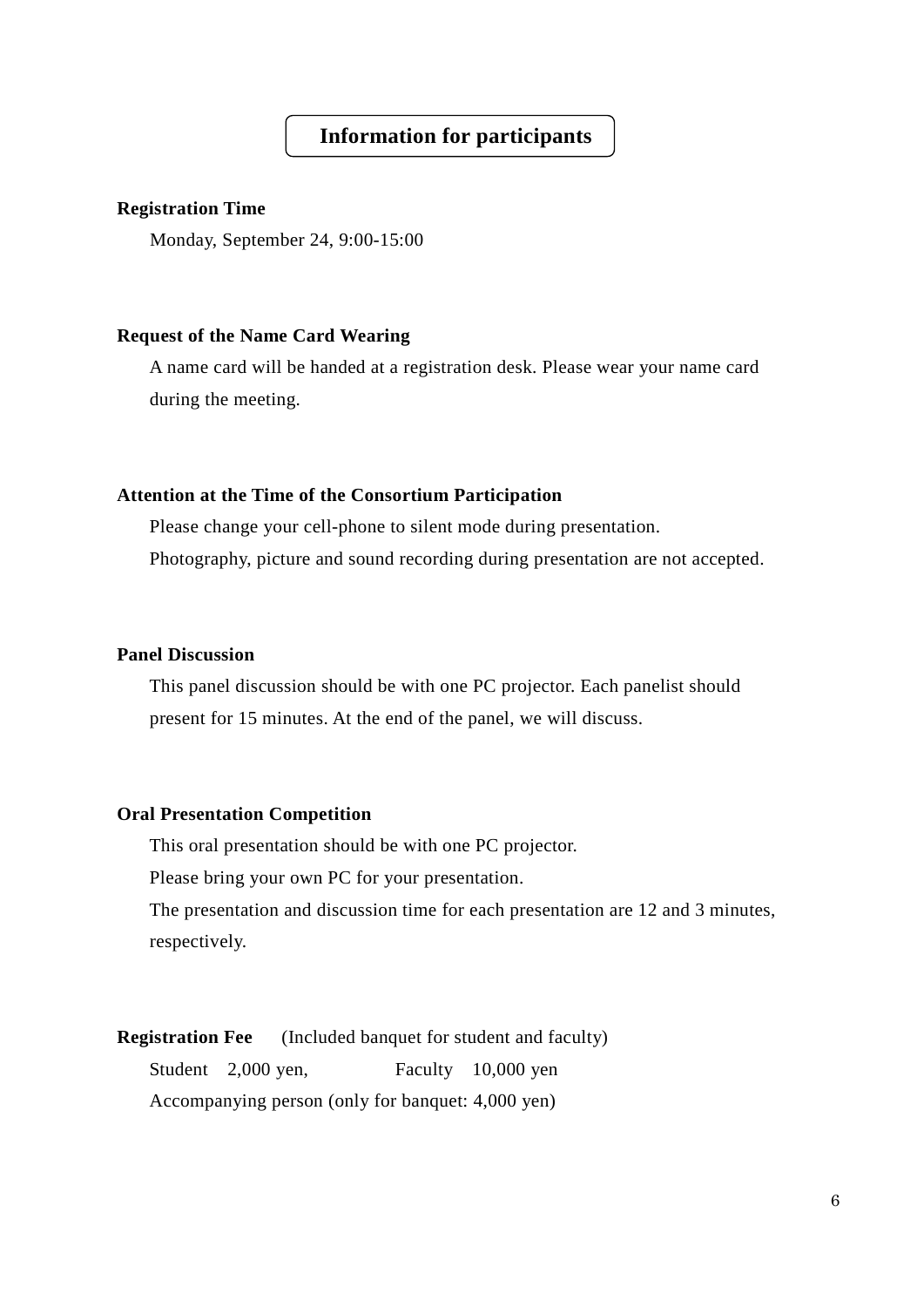### **Introduction of Course for Oral Engineering, Hiroshima University**

#### Hiroki NIKAWA, DDS, PhD

Department of Oral Biology & Engineering Graduate School of Biomedical and Health Sciences, Hiroshima University

 Faculty of Dentistry, Hiroshima University has two schools, one is School of Dentistry, and the other one is School of Oral Health Sciences. The latter has been established in 2005, and comprises Course for Oral Health Science, and Course for Oral Engineering, based upon either the dental hygienist school or dental technician school. The course for Oral Engineering is the first school in Japan, which provide 4-years educational curriculum for dental technicians. The quota of our course is 20 students per year.

For the  $1<sup>st</sup>$  year students, we provide the general subjects, such as mathematics, physics, organic or inorganic chemistry, statistics and so on. From  $3<sup>rd</sup>$  to  $5<sup>th</sup>$  semester, we provide the special subject comprised of biology-, technology- and advanced skill-based subjects in addition to the conventional dental technology.

 One of the most characteristic practices of biology is Practice of Tissue Culture, which is supported by the Japan Tissue Culture Association, to learn the biological ethics together with standard techniques for tissue culture. In future, when the regenerative dentistry will be realized, who will culture and regenerate the oral tissues including teeth! Is it the job of dentists? No! I hope our graduates will take the job in the regenerative dentistry. As to the technology-based practice, students learn the principle of CAD/CAM system, including C-language and 3-D printers. Students also learn the advanced skill-based subjects, including Anaplastology, fabrication of epitheses, rehabilitation make-up, and dental implant.

From 6<sup>th</sup> semester, students start the clinical on-site practices in the University Hospital. We hope that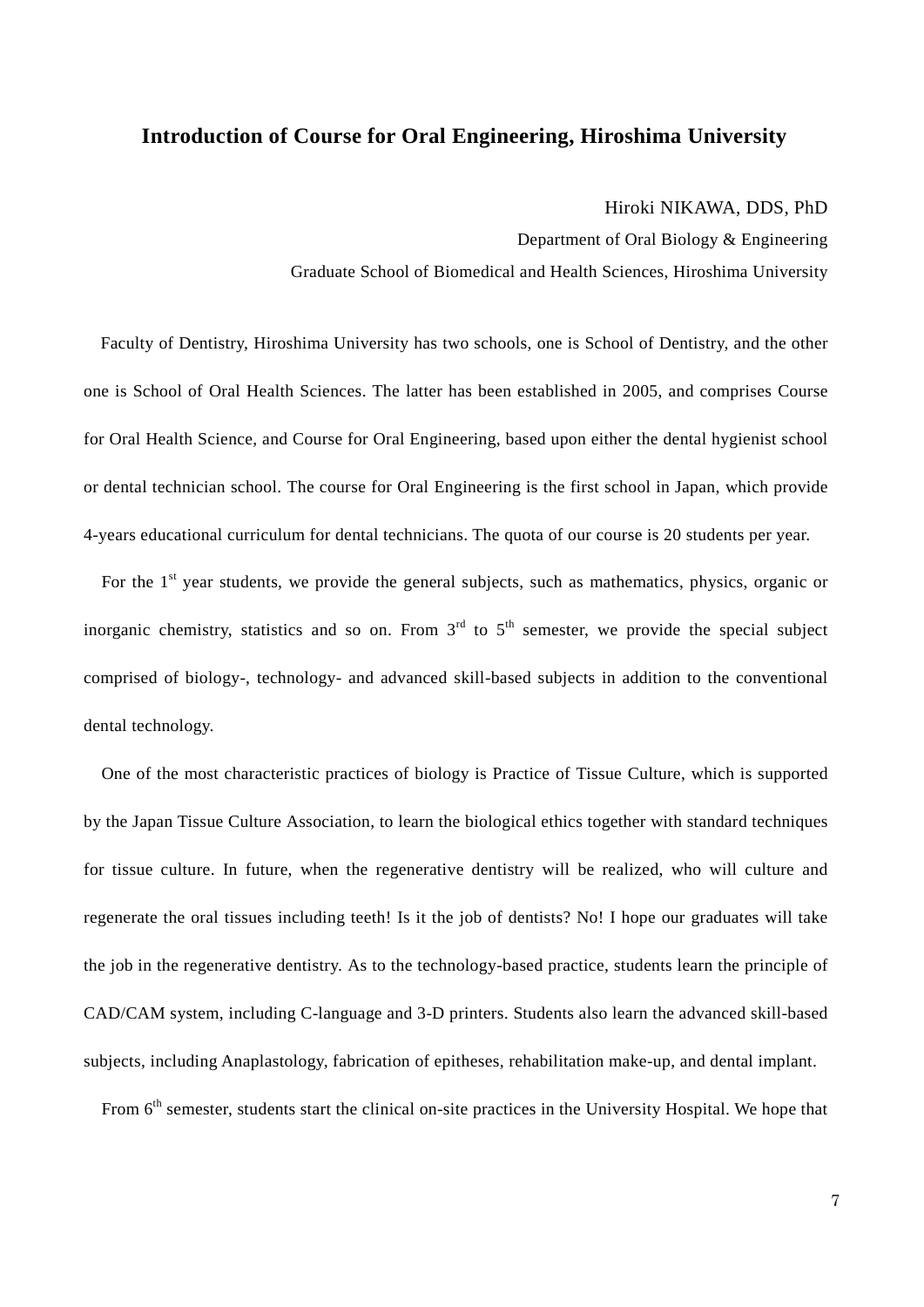the students learn the importance of Patient-oriented dentistry, and communication skills among patients and hospital staffs through on-site clinical practice. Concurrently, they do the graduation research, and some of them do the job hunting. In contrast, more than half of students wish to go to post-graduate courses comprising master course and PhD course. We would like to have master and/or PhD students from Asian countries!



Hiroki NIKAWA, DDS, PhD 2005- Professor, Department of Oral Biology & Engineering, Hiroshima University. 2005-2007 Director of Oral Engineering Course 2008-2012 Director of School of Oral Health Sciences 2012-2016 Vice Dean of Faculty of Dentistry 2016-2018 Vice Dean of Graduate School of Biomedical and Health Sciences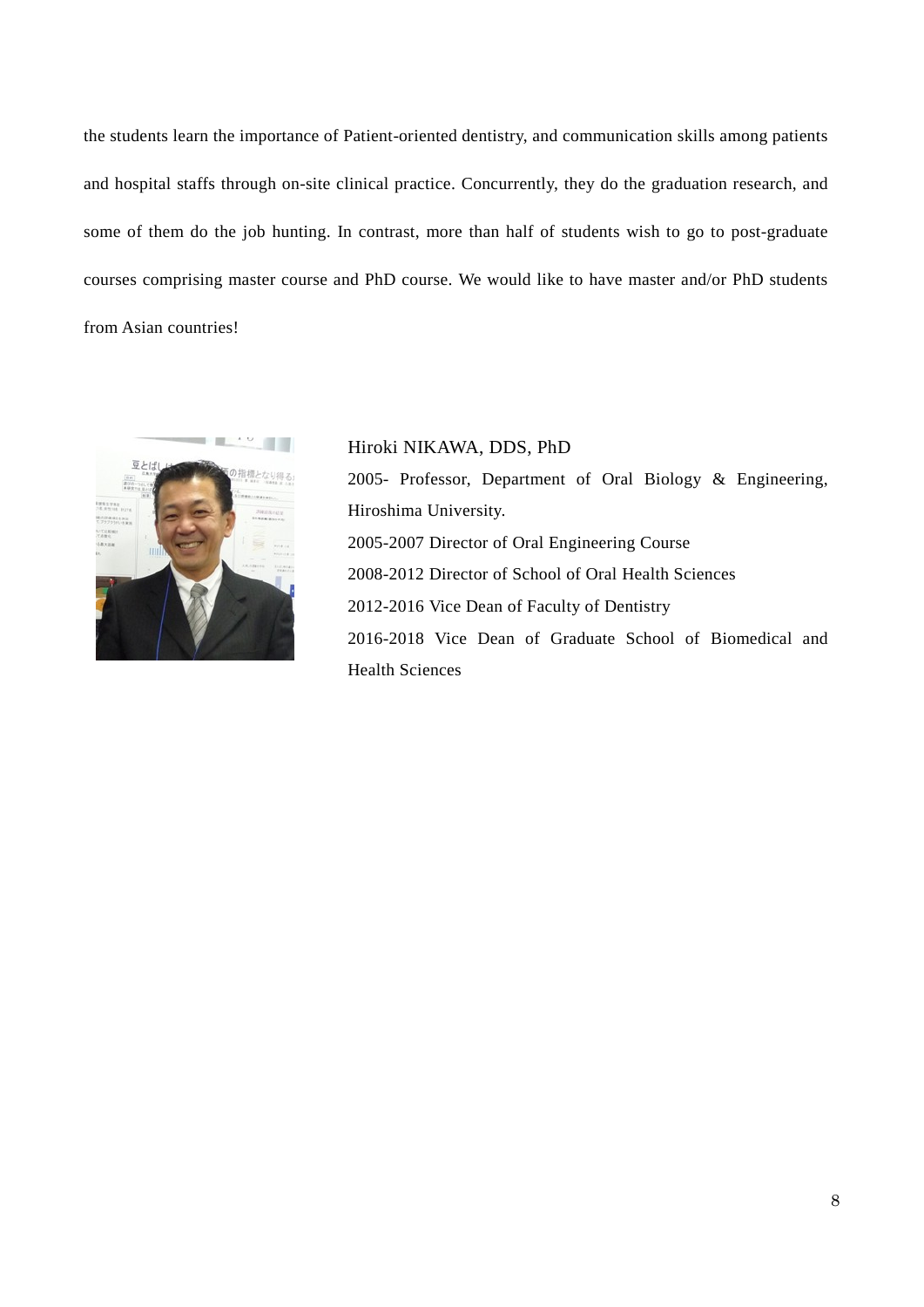# **Oral engineering education for School of Dental Technology at Taipei Medical University**

Yung-Kang SHEN, PhD

School of Dental Technology, College of Oral Medicine,

Taipei Medical University

The College of Oral Medicine (COM) was established when Taipei Medical College (TMC) became the Taipei Medical University (TMU) in 2000. The College provides a framework for a complete oral medical education system, which includes three schools (School of Dentistry, School of Dental Technology, School of Oral Hygiene) and Master's and PhD programs. The dental clinic, which began its operation in 1976 when the TMU Hospital was established, provides students with internship opportunities. In recent years, dentistry has grown and flourished rapidly. With its collaboration with the TMU Hospital, Wan Fang Hospital and Shuang Ho Hospital, TMU has become the largest clinical teaching center in the greater Taipei area.

The College of Oral Medicine aims to cultivate dental professionals that are competent in all medical, artistic, and academic aspects. School of Dental Technology is to advance laboratory work of the dental industry by transforming the role of dental technicians into dental designers/engineers.

Three major initiatives are taken to fulfill this vision:

1. Renovation of the traditional dental laboratory technology.

2. Recognition of the contemporary dental materials and instrumentation.

3. Innovation of the digital dentistry.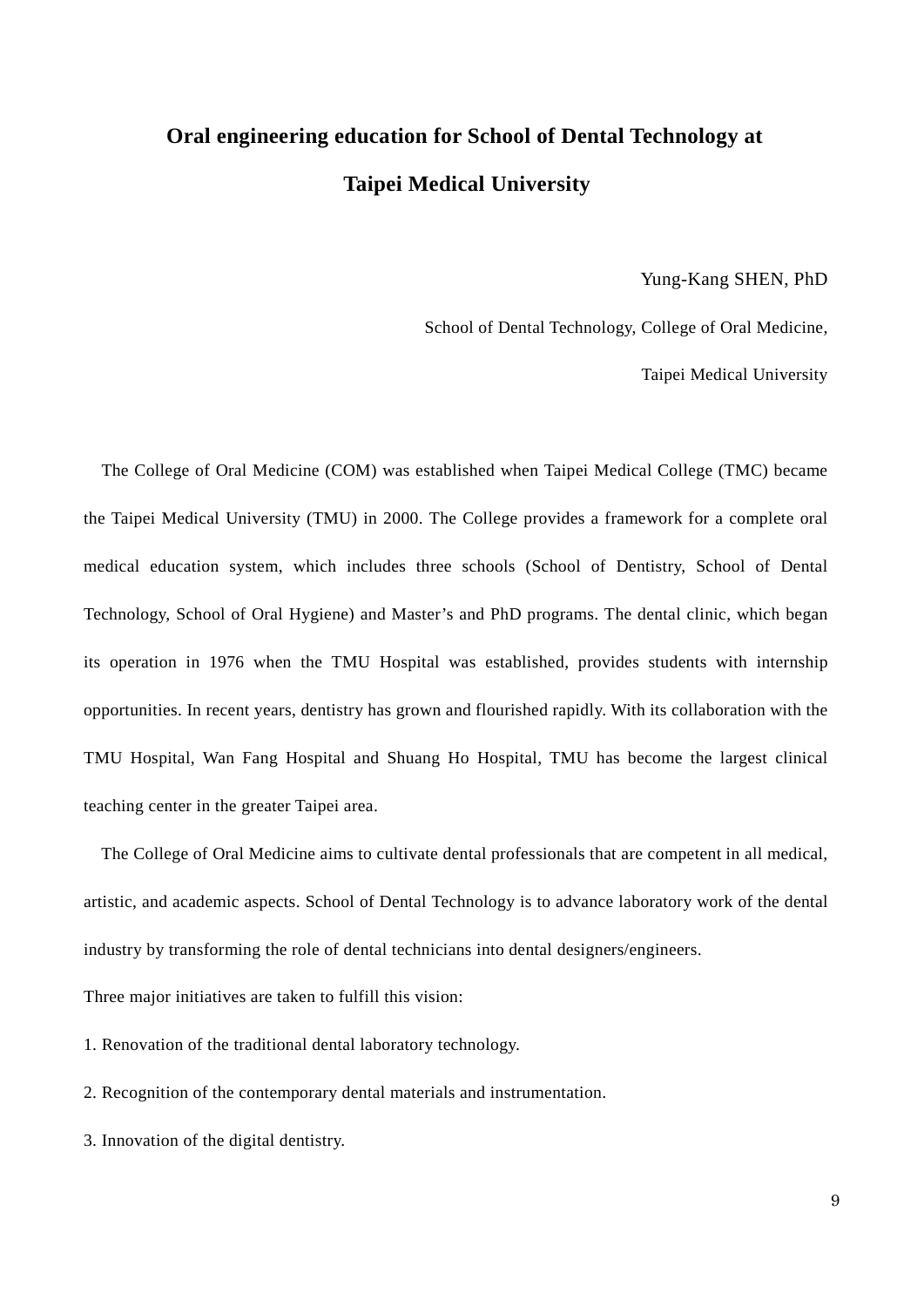In the times of industrial 4.0 and health 4.0, the people want to enhance the ability of science and technology, for the current focus of the parties expect. The education of School of Dental Technology also emphasizes the scan technology, computer-aided design (CAD), computer-aided manufacture (CAM), three-dimensional (3D) printing and four-dimensional (4D) printing in the digital dentistry.

The School's educational goal is to train dental technicians and oral medicine engineers by utilizing the cutting edge technologies and abundant resources of the College of Oral Medicine. The School aims to develop students' practical skills and research capabilities. We expect the students to apply their academic knowledge to the usage of new materials and the latest technology. More importantly, we expect them to contribute to the developments of such innovations as dental engineers in the future. In this way, Nation's dental technology is sustainable and maintains a global leadership.

#### History:

1. School of Dental Technology was established in August, 2007.

2. The Master of Science (MS) program was established in August, 2017.



Yung-Kang SHEN, PhD 2014- Professor, School of Dental Technology, Taipei Medical University 2018- Chairman, School of Dental Technology, Taipei Medical University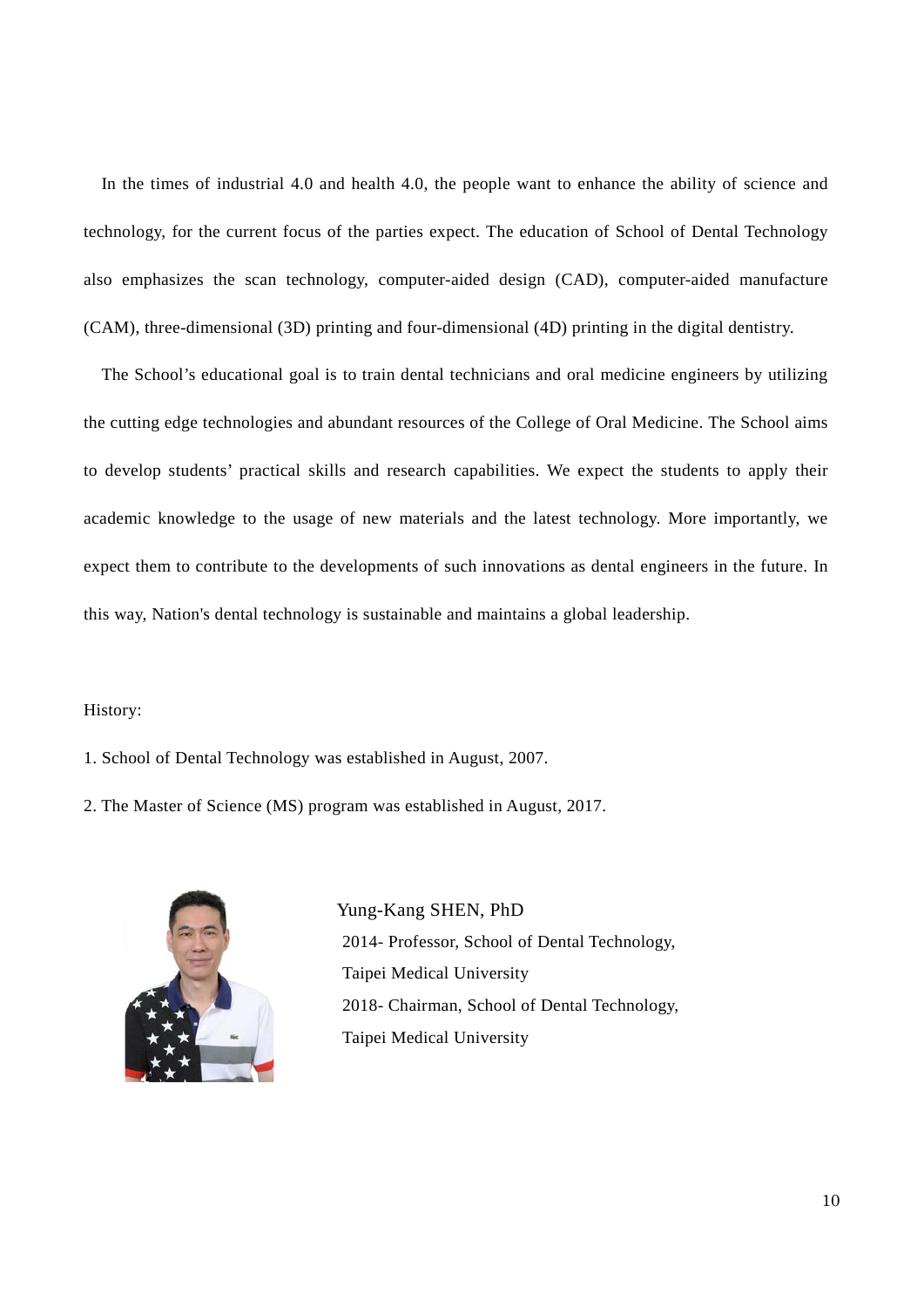### **Educational policies on oral health engineering in ODU**

#### Kazutoshi KAKIMOTO, D.D.S., PhD

Department of Oral Health Engineering, Faculty of Health Sciences,

Osaka Dental University

Osaka Dental University (ODU) is the third dentist training school in Japan established more than 100 years ago in 1911. ODU has been training dental technicians since 1964 and dental hygienist since 1968. And, in April 2017, ODU established Faculty of Oral Health Sciences which consists of Department of Oral Health Sciences to train dental hygienists and Department of Oral Health Engineering to train dental technicians. In addition, in April 2018, ODU opened Master's Course of Oral Sciences, Graduate School of Health Sciences for dental hygienists and dental technicians.

At specialized training colleges, ODU has trained professionals who are proficient in knowledge and skills necessary for dental hygienists and dental technicians. However, in dental care in super-aged society, ability to solve oral health problems in cooperation with medical and welfare multi-occupation considering not only the state of the mouth but also the whole body condition and individual social environment, and professional skills for prevention and oral rehabilitation were required. In other words, they are abilities such as understanding, problem solving skills, communication skills, teamwork, ethics. Furthermore, we believe that our ability to adapt to change in the future society and develop dental care is necessary. In order to obtain these capabilities, we think that simply adding digital technology to traditional dental technicians and experiencing visiting dental practice is not enough to extend the term of schooling. We believe that these abilities require the ability as a bachelor's degree after completing a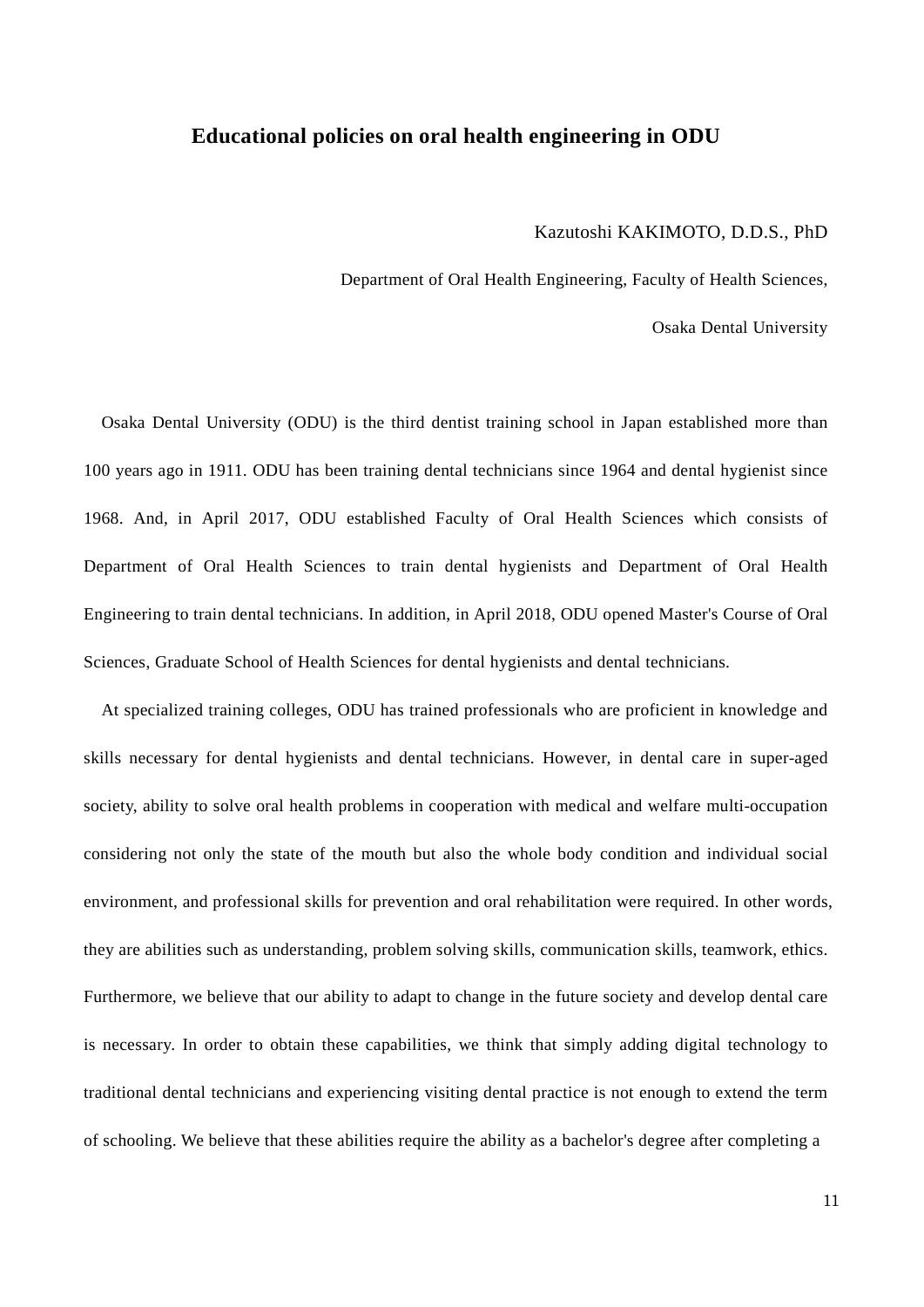four-year university. In other words, it is ability of comprehension, problem solving ability, communication skill, team work, ethics, and so on. For that purpose, we incorporate problem-solving learning, learning about communication with patients and medical and welfare-related occupations in the curriculum. In addition, we have established a career center and student support room to enhance student support.

ODU's spirit of architecture is "philanthropy" and "public interest". In Faculty of Health Sciences, we will train medical personnel who can contribute to society by solving the problem of patients with the spirit of "philosophy", proposing the knowledge gained by themselves and the skills developed by the spirit of "public interest" to the world.

Although it is a department that has just opened it, we would like to train dental technicians who can contribute to dental care in the future. And in cooperation with the related persons, we would like to expand the future of dental technicians and contribute to the well-being of people from oral health.



#### Kazutoshi KAKIMOTO, DDS, PhD

2017- Chairperson of department, Professor, Department of Oral Health Engineering, Faculty of Health Sciences, Osaka Dental University

2018- Professor, Graduate School of Health Sciences,

Osaka Dental University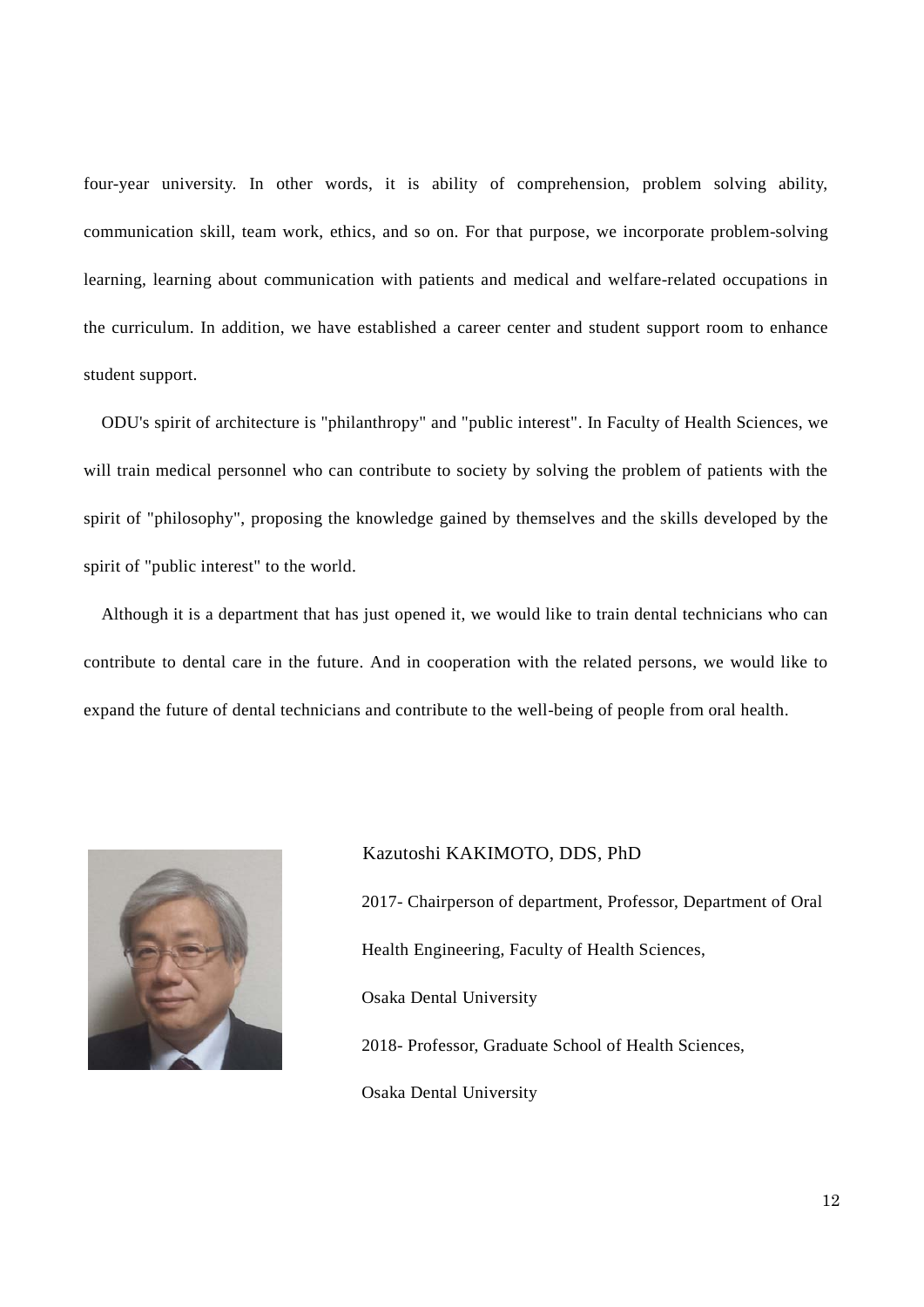### **Dental technology education in CTUST: present status and future directions**

Hsueh-Chuan HSU, PhD

Professor, Department of Dental Technology and Materials Science,

Central Taiwan University of Science and Technology

Early dental education policy in Taiwan only focused in training dentists, but not to train their assistants, resulting in many sequelae. In contrast, in view of the increasingly specialized dental science that the traditional way of dental care must be changed, some advanced countries, such as the United States, Japan and other European countries separated the profession of dental restoration from the dental science to make it independent to meet the social needs. However, because of the lack of formal trained dental technicians to assist the dentists, dental restorations were mostly conducted by apprentices based on their personal experiences. At that time, most of the apprentices didn't received appropriate professional trainings to manufacture oral prostheses, resulting in many medical disputes. In view of this, the university set up the Department of Dental Technology in 1981 to raise the level of oral prosthetic skill of dental technicians to promote dental health of the citizens. The students had received education of dental technology for 5 years. The university was promoted and renamed to Chungtai Institute of Health and Technology in 1998.The following year, the department was approved to recruit students for 2-year and 4-year BS programs.

With the rapid advance of materials science and technology, the dental technology has been greatly promoted. Since the progress of dental technology and the development of material science are closely related, in 2009 the Department was again renamed to Department of Dental Technology and Materials Science. Among the technical universities in Taiwan, our Department is currently the only one focusing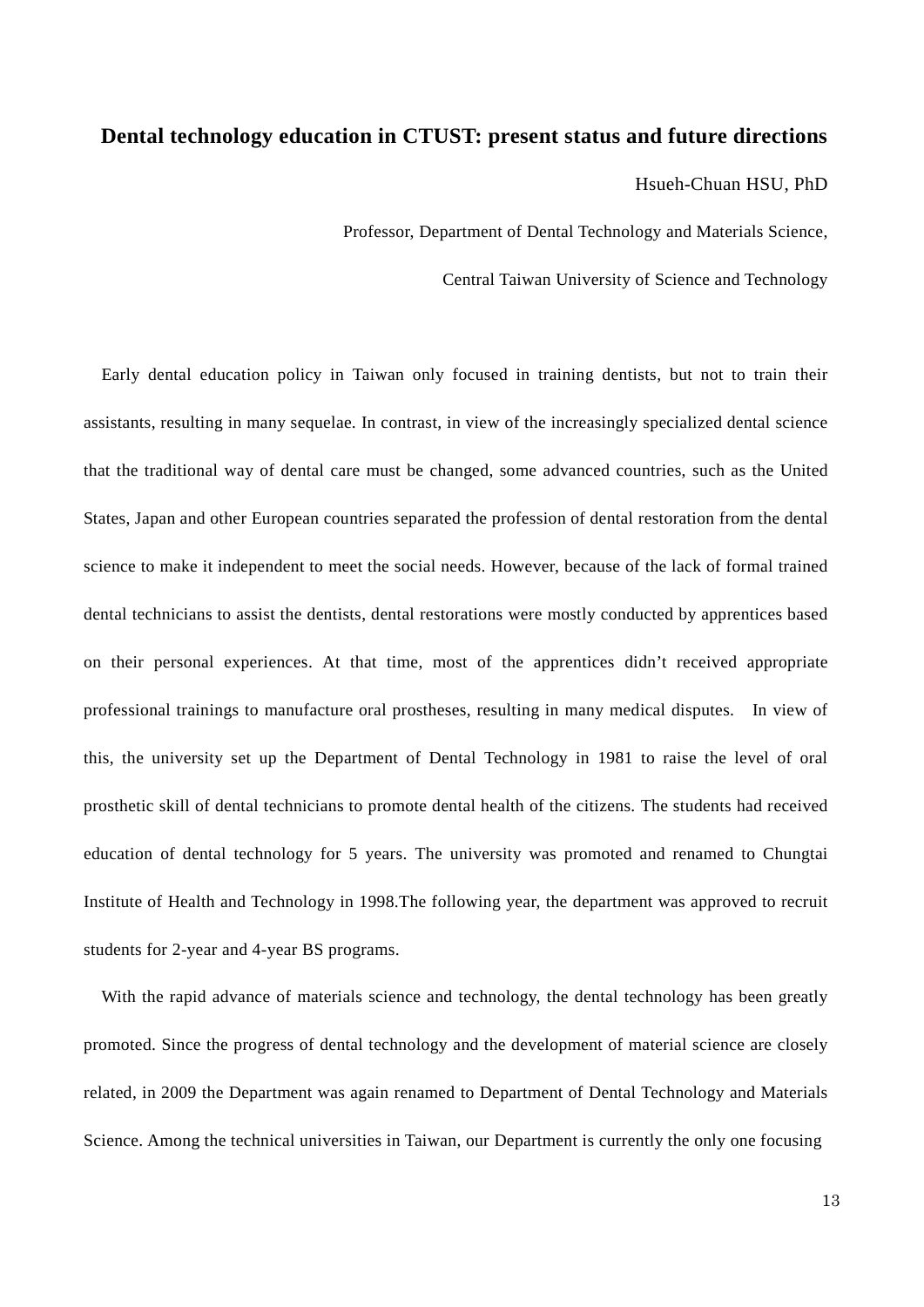on expertise in dental technology and R&D in material science. In addition to holding well-recognized reputation, our university has also received acclaim in the Asia-Pacific region (especially in Southeast Asia) for its contribution in healthcare professional nurturing and achievement in company-university cooperation. In addition, in order to be in line with the government's policy towards the south and to benefit the overseas Chinese, the Overseas Chinese Youth Dental Technology Training Program was established in 2013, to recruit Malaysian overseas Chinese students to provide them the opportunity to receive the education of dental technology. The department was also approved to establish the MS program at the same year and started recruiting graduate students.

- The Department of Dental Technology was established in August, 1981 and started recruiting I class of students. It is the first class in Taiwan.
- In December, 1998, the Department was reorganized and started recruiting students of 2-year and 4-year BS programs.
- In 2008, the Department was renamed to Department of Dental Technology and Materials Science.
- The Master of Science (MS) program was established in 2013 and started recruiting students in 2014.
- In 2013, the Department was approved by Overseas Community Affairs Council, Taiwan, to establish the "Training Class of Dental Technology for Youth Overseas Chinese" to recruit Malaysian overseas Chinese.



#### Hsueh-Chuan HSU, PhD

Professor, Department of Dental Technology and Materials Science, Central Taiwan University of Science and Technology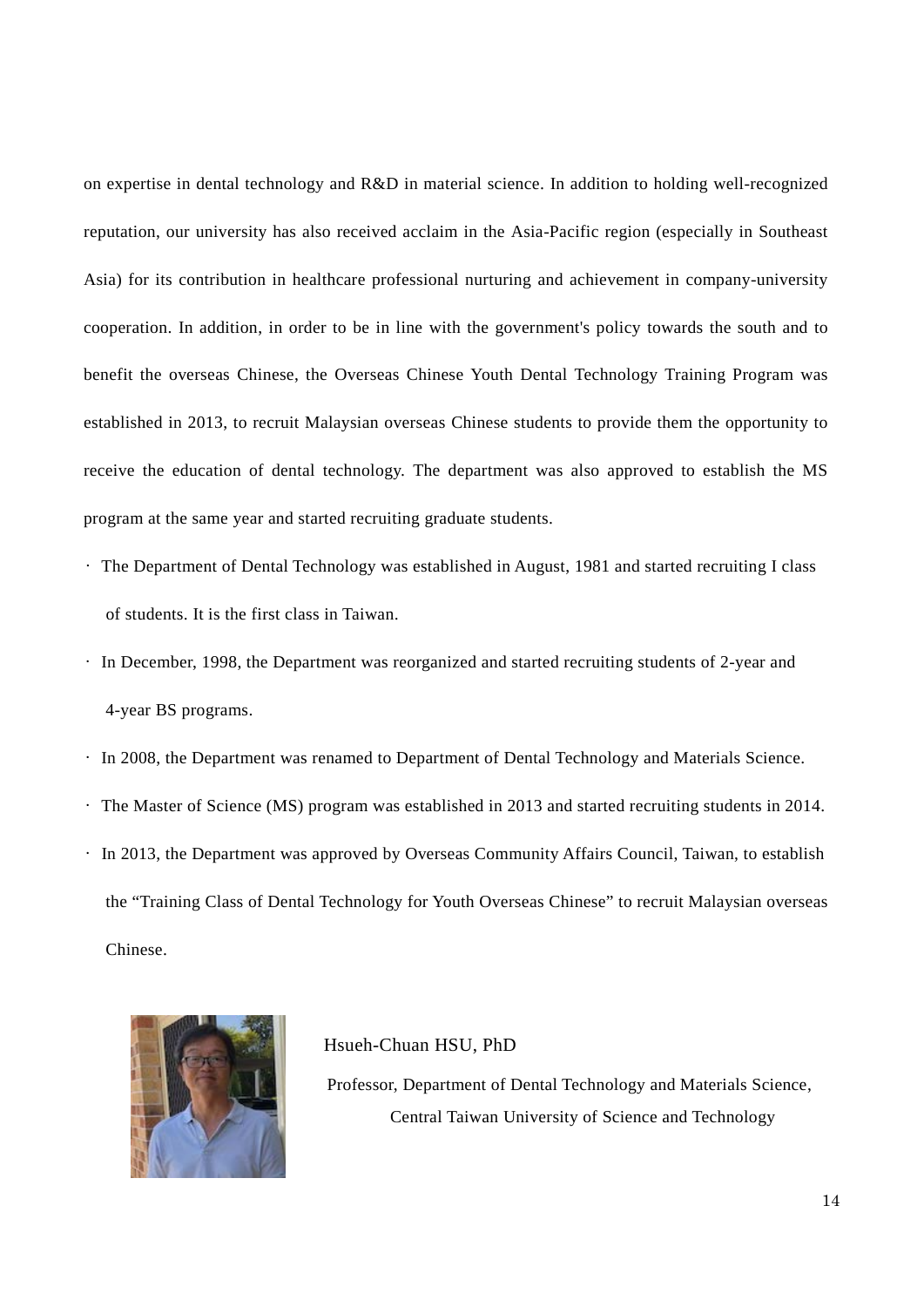### **Present status and future perspective of education in TMDU**

### Tetsuya SUZUKI, D.D.S., PhD

Course for Oral Health Engineering, Tokyo Medical and Dental University

TMDU Oral Health Engineering Course was established in 2011, as the second Japanese university to offer a four-year program for future dental technicians. The mission of this course is to cultivate dental professionals capable of combining advanced engineering, science and technology to improve oral health and aesthetics. After the graduation, various career paths are open to our students. Up to now, 54 students have already graduated. Forty percent of them are working as dental technicians. Meanwhile, 40 percent of them found jobs in companies related to medical and dental care. Some of them are working in the companies as researchers. Twenty percent of them have entered our graduate school or transferred to other dental schools.

From these facts, we improve a new curriculum from 2019 based on the following three keywords for undergraduate education; 1) Latest digital dental technology, 2) Multidisciplinary collaboration, 3) Globalization. We set several lectures and practices about digital dentistry for each grade student. We installed the latest CAD/CAM systems, such as 3D scanners, 3D printers and milling machines. Each student has access to each CAD computer to learn. They have the opportunity to learn presentation skills in English and to participate in an overseas exchange program held in Taiwan. This exchange program between Taipei Medical University and us has been implemented every year since 2012. We are also doing many lectures about multidisciplinary collaboration. However, I think that a great barrier exists for dental technicians to multidisciplinary collaboration after graduation. Dental technicians are not allowed face to face practice with patients in Japan. The rapidly growing aged society is problem in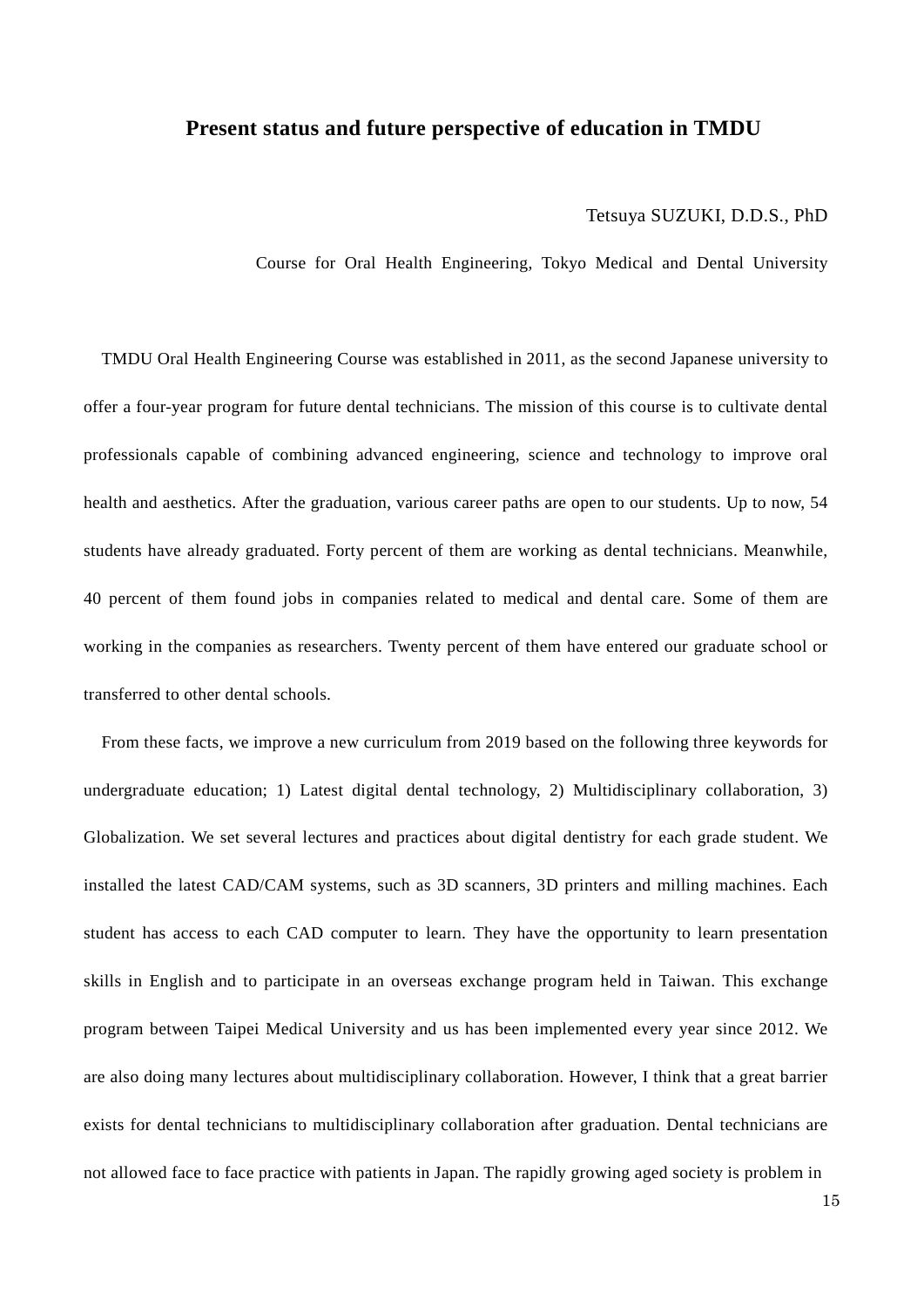Japan, which means a shortage of human resources to support medical and dental care for the elderly. Therefore, we consider the opportunity to establish a new qualification system for dental care for the elderly, especially to manage denture care and digital dental data. For example, archives of dental treatment history and record of digital image information of patients are useful for planning the patient future dental treatment. I want to name this qualification system as a clinical denture management engineer. For establishment of this qualification system, lectures and practice of new subjects might be required. We appreciate very much if you provide us your opinion for this idea.



.

### Tetsuya SUZUKI, DDS, PhD

2011- Director and Professor, Course for Oral Health Engineering,

Tokyo Medical and Dental University

2015- Professor, Department of Oral Prosthetic Engineering, Graduate School of Medical and Dental Sciences,

Tokyo Medical and Dental University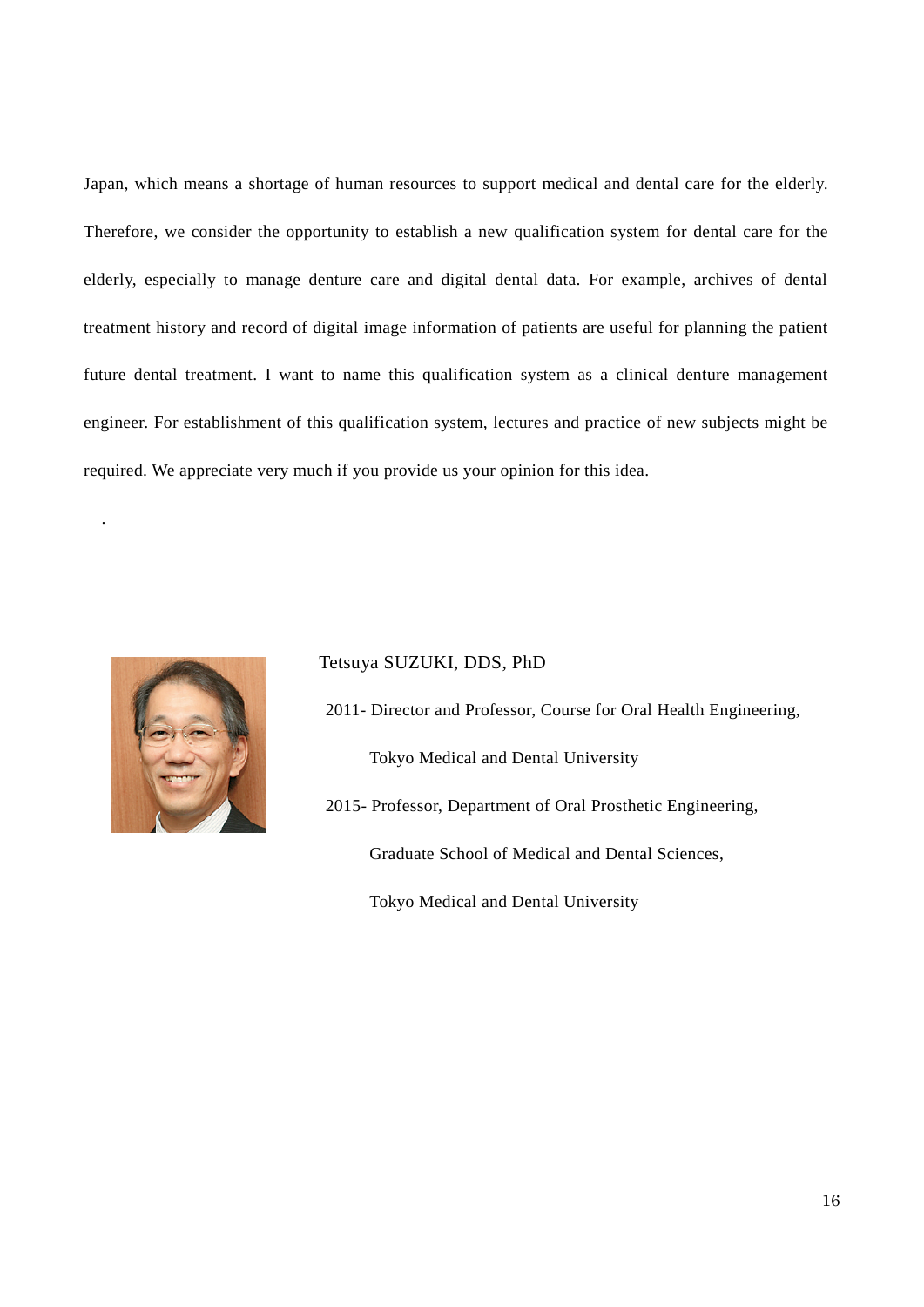### **Present status of dental technology education in Korea and desirable education**

#### Woong-Chul KIM D.P.H., PhD

Major in Dental Lab Science & Engineering, Graduate School, Korea University

Dental technology education in Korea began in 1971. There are 19 educational institutions, all private. Fifteen of them are 3-year-course and 4 are 4-year-based. Dental technology department of Korea University was established in 1971 as the first two-year-course college in Korea and turned into a four-year program in 2006. However, the school is currently being closed. Instead, Korea University Graduate School currently has a master's and doctoral course in Dental Lab Science & Engineering major. Thus, Korea's dental technology school education is mainly three-year-based, with some recently promoted four-year-course colleges and graduate courses. Therefore, it has the most diverse education system in the world

The vision and goals of the dental technology department are changing at four-year universities in Korea. In addition to traditional analog dental technology, it is set to adapt to changes in the fourth industrial revolution and digital age. Therefore, we are seeking to cultivate global talents with diversity, integrated thinking, and creativity by combining cutting-edge knowledge with traditional hand techniques. As a result, new subjects are added in addition to the traditional technique related subjects.

The new subjects are as follows. First, digital technology related subjects such as CAD/CAM, Auto CAD, 3D modeling. Second, the integration of other fields with biomedical engineering, medical instrumentation, metal, polymer and ceramic materials, materials engineering, laboratory instrumental analysis. Third, subjects related to dental industry management include global practice, internship,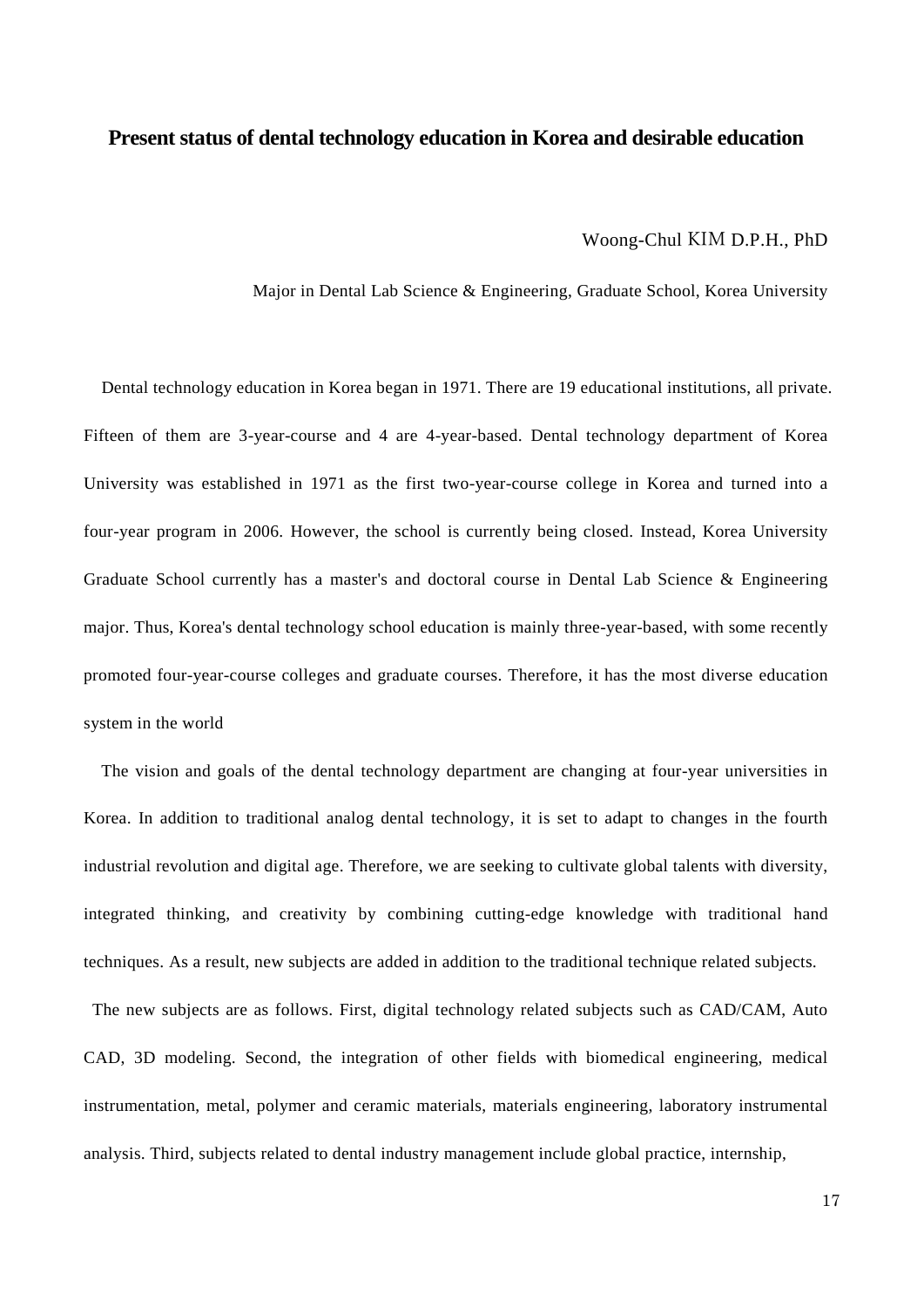foreign language, management, dental technology capstone design.

In order to keep pace with change of time, the dental technology education should expand its branch to the entire dental industry through education that is integrated with other fields and advanced digital technology. In order to do so, the three-year program should focus on developing and enhancing existing dental technology. The four-year program should strive to develop talented people with potential for R & D along with the expansion of the area. Furthermore, the graduate school should nurture advanced brain capable of deep research and development related to the dental industry as a whole. This will greatly help the dental field, and ultimately provide dental patients with a high level of dental care.

Thus, dental technology education is at a new turning point. Nowadays, not only apprentice education but also advanced digital and integrated education are required. Since it is a rapidly changing technology, it will have many difficulties and limitations. Nevertheless, four-year-course dental technology school educators should be at the center of discussion and overcome these problems. It is time for us to have a serious discussion in order to prepare appropriate measures.



Woong-Chul Kim, DPH, PhD Professor, Korea University Chairman of Dental CAD/CAM Evaluation Study Group Former Dean, College of Health Sciences, Korea University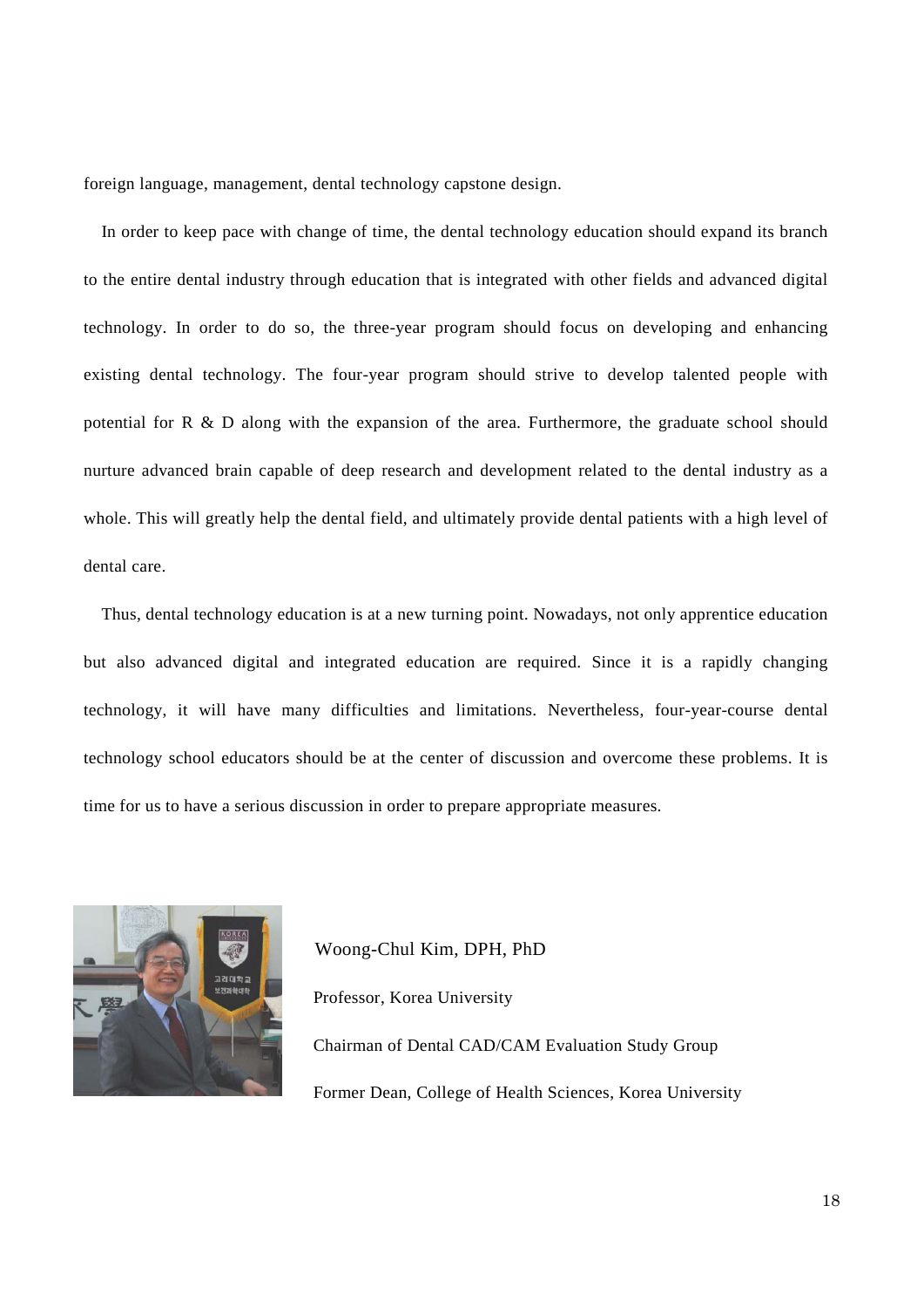### **Color change of color modified CAD/CAM composite resin blocks after toothbrush wear**

Yusuke YAMAMOTO, Naohiko IWASAKI, Toru YASUE, Hidekazu TAKAHASHI Department of Oral Biomaterials Development Engineering, Graduate School of Medical and Dental Sciences, Tokyo Medical and Dental University

When a CAD/CAM composite resin crown is applied for anterior tooth, color modification using paint-on resins is essential to improve its esthetic appearance; however, the toothbrush wear resistance of paint-on resins has not been clearly elucidated.

Six products of CAD/CAM composite resin blocks (AVE, AVP, C27, C30, KZ2, KZ3) and their corresponding paint-on resins were selected in this study. Rectangular shaped specimens with a width of 10 mm, a thickness of 2 mm and a length of 14mm were prepared and paint-on resins were applied on the surface of specimens. A toothbrush wear test was performed with tooth paste until 50,000 brush strokes. The paint-on resins were not clearly peeled off from specimens until 50,000 brush strokes. CIEL\*a\*b was measured before and after every 1,000 brush strokes using a colorimeter and color differences (*ΔE*) were calculated. Two-way ANOVA of *ΔE* revealed that product and number of brush strokes and their interaction were significant. Number of brush strokes did not influence *ΔE* of all product except for KZ2 and KZ3 which significantly decreased at the initial 10,000 cycles. *ΔE* of all products after 50,000 brush strokes were suggested that examined paint-on resins were sufficient tooth brush wear resistance.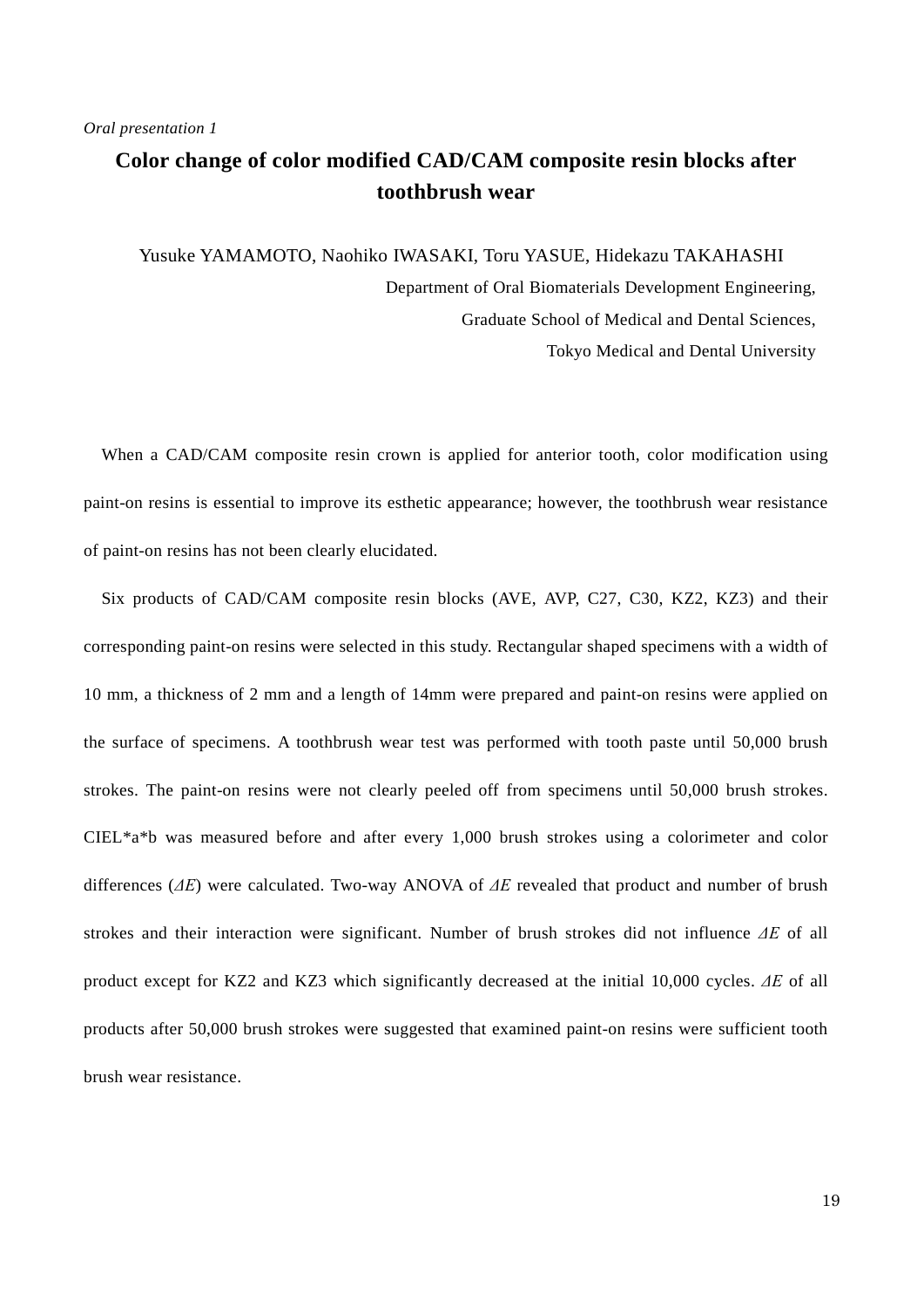### **Emerging application of characteristics and mechanism of stimuli-responsive shape memory composite on 4D printing**

### Jing-Shiuan LAI, Yung-Kang SHEN

School of Dental Technology, College of Oral Medicine,

Taipei Medical University

In the times of industrial 4.0 and health 4.0, the people want to enhance the ability of science and technology, for the current focus of the parties expect. 3D printing technology has been introduced for more than 40 years, initially known as rapid prototyping or additive manufacturing, which can quickly and accurately produce the finished product. However, in the intelligent, green energy, biomedicine today, the traditional 3D printing technology has been unable to meet our demands, so the 4D printing has appeared. In 2013, Tibbits first proposed a new combination of material with a 3D printer, creating a linear object, the object into the water, can change the shape, and finally he defined the 3D print with time, that is 4D printing. The 4D printing is defined to print out the changes over time with the object. Shape memory materials, such as shape memory polymers, shape memory metals, shape memory ceramics and shape memory composites; have been developed for 30 years under different stimuli effect (water, light, heat, electricity, magnetism, pH, etc.) that the shape memory materials can change their shape. So to shape memory materials with 4D print, people can create a 4D print on the next spring. In this paper, shape memory materials with 3D printing technology create 4D composite material. The research is expected to use polylactic acid (PLA) as the matrix, the mixture of paper, then uses of 3D printing in fused deposition modeling (FDM) to create a composite material, and the heat source to change the shape of 3D composite material, so we can develop the 4D printing technology. This research we explores that the 4D composite materials are deformed at different heat source strengths (temperatures).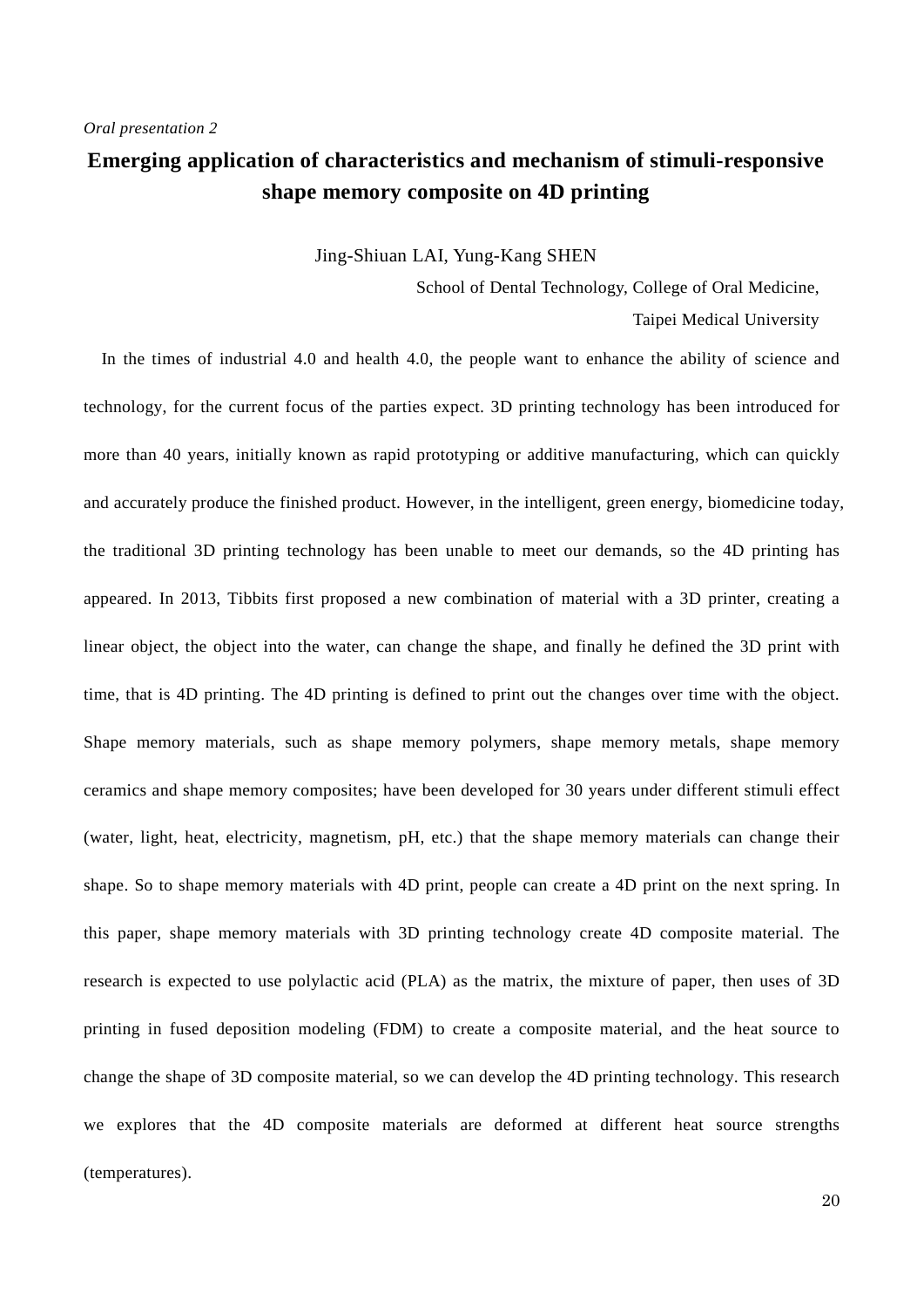### **Polycrystal clasps for removable partial dentures**

Tzu-Yu PENG

Department of Anatomy and Functional Restoration, Oral Health Sciences Major, Graduate School of Biomedical & Health Sciences, Hiroshima University

### **PURPOSE**

With the rapid development of CAD/CAM systems, the application of zirconia in removable partial dentures (RPDs) is expected to expand. The aim of this study was to examine the fatigue resistance of yttria-stabilized tetragonal zirconia polycrystal (Y-TZP) clasps for RPDs.

### **MATERIALS & METHODS**

Y-TZP specimens were prepared by CAD/CAM systems. Specimens were either of semicircular-type or flat-type, with cross-sectional areas with taper ratios of 0.50, 0.75, and 1.00. For comparison, cobalt-chromium (Co-Cr) specimens of the same shape as Y-TZP were also prepared. All specimens were subjected to cantilever test and constant displacement fatigue test.

### **RESULTS**

During the cantilever test, the maximum displacement prior to fracture was greater than the required undercut, and the semicircular-type exhibited a higher fracture load. Both Y-TZP and Co-Cr specimens did not undergo permanent deformation and showed almost the same degree of deformation after fatigue testing. In addition, a lower taper ratio was associated with lower average load values and greater displacement.

#### **CONCLUSION**

Within the limitations of this study, it was possible to conclude that Y-TZP provides the required undercut and adequate retentive force for RPD clasps. Additionally, Y-TZP and Co-Cr had almost the same degree of deformation even after the simulated lifespan for RPDs.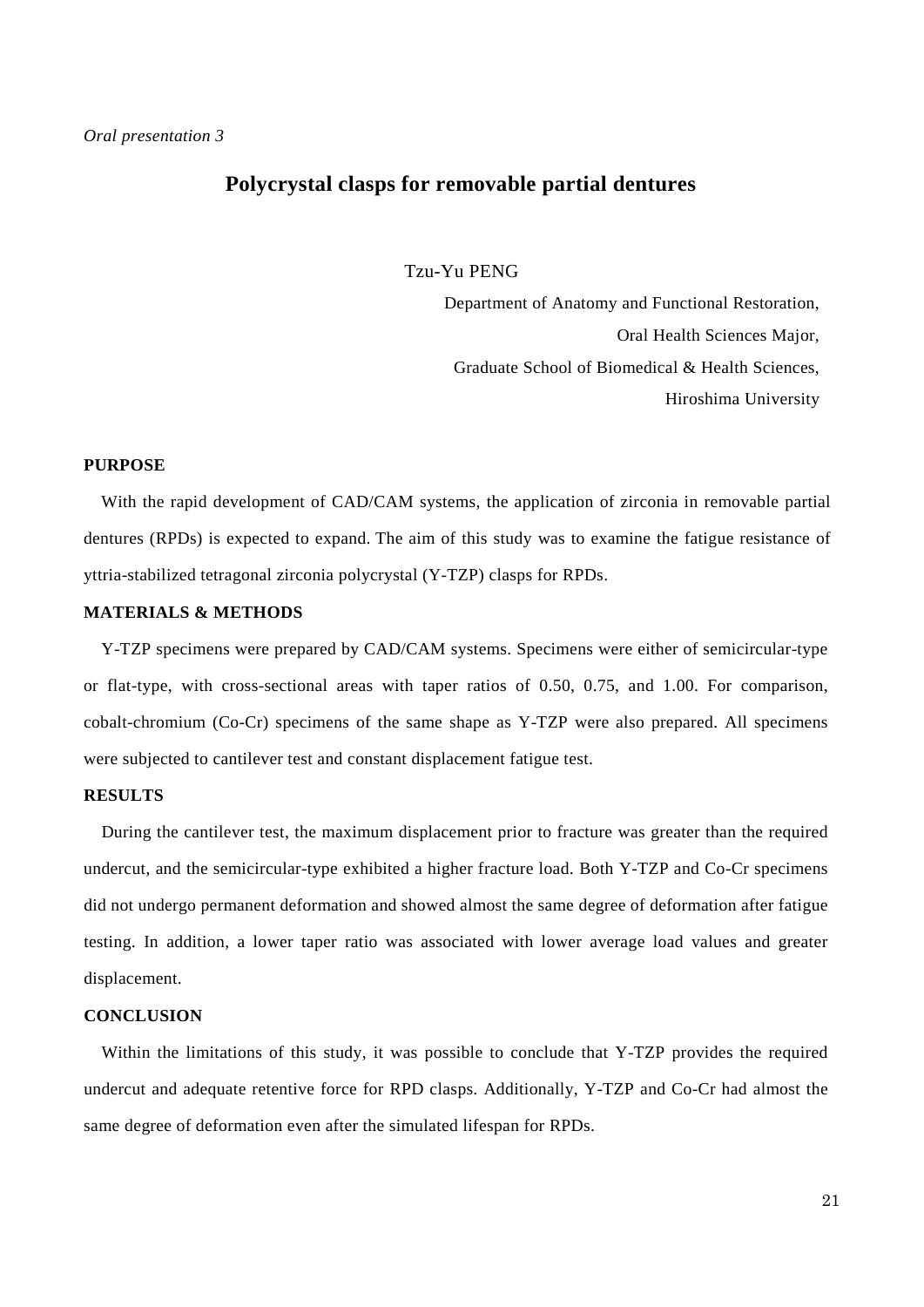### **Injectable and partially biodegradable polymethylmetacrylate-based bone filler for craniomaxillofacial bone defect**

 $\rm{Ling \ YEH^{1)}$ , Yun-Jia  $\rm{HUANG^{1)}}$ , Chang-Chin WU $^{2)}$ , Kai-Chiang  $\rm{YANG}^{1)}$ 

1) School of Dental Technology, College of Oral Medicine, Taipei Medical University 2) Department of Orthopedics, En Chu Kong Hospital, New Taipei City

Vertebroplasty is a widely used approach to treat osteoporotic vertebral compression fractures through the minimally invasive surgical procedure of percutaneous intrasomatic injection of acrylic cement. Among the injectable bone cement materials, polymethylmethacrylate (PMMA) has been used as a bone defect filler to stabilize fractured vertebra. PMMA has characterized by its low viscosity for injection, sufficient ability to strengthen and stiffen vertebral body quickly, and good mechanical properties with both hardness and toughness. However, the exothermic reaction during polymerization and the excessive hardness are the major concerns. These shortages not only cause tissue necrosis but also result in adjacent bone fracture again. Therefore, several research groups tried to develop modified PMMA-based bone cements. Accordingly, we improved the properties of PMMA through the additions of beta-tricalcium phosphate (β-TCP) ceramic in this study. The present results revealed that the addition of β-TCP to PMMA prolonged the setting time but decreased the setting temperature. Adding β-TCP to PMMA increased the weight, compressive strength, and radiocapacity of the PMMA samples, and the increase was directly proportional to the amount of β-TCP added. In spite of the hydroxyapatite was not formed in these β-TCP/PMMA composites after simulated body fluid immersion, the β-TCP-incorporated PMMA bone cement showed better biocompatibility than that of PMMA both *in vitro* and *in vivo*. In conclusion, the addition of β-TCP can improve the physical and biocompatible properties of PMMA-based bone cement.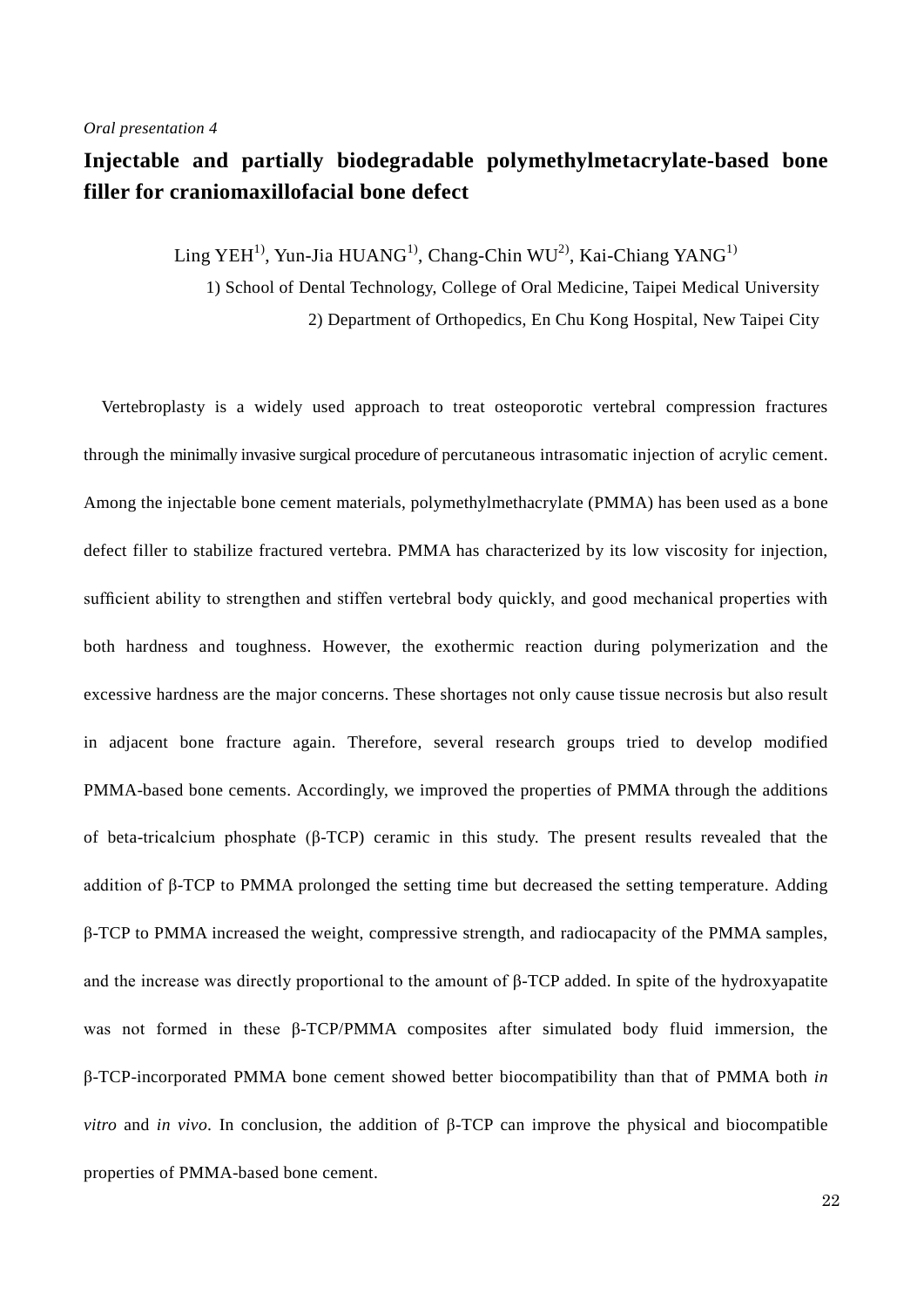### **An investigation of scaffold materials suitable for new bone anabolic agents**

Ayaka URAKAWA<sup>1)</sup>, Masud KHAN<sup>2)</sup>, Yosuke SASAKI<sup>2)</sup>, Michiko OZAWA<sup>3)</sup>, Kazunari AKIYOSHI $^{4}$ ), Kazuhiro AOKI $^{2}$ )

1) Course for Oral Health Engineering, Faculty of Dentistry, Tokyo Medical and Dental University

2) Department of Basic Oral Health Engineering, Graduate School of Medical and Dental Sciences, Tokyo Medical and Dental University

3) Department of Dentistry, Oral and Maxillofacial Surgery, Jichi Medical University 4) Department of Polymer Chemistry, Graduate School of Engineering, Kyoto University

Cells, growth factors, and scaffolds are three important factors for tissue regeneration. We investigated suitable scaffolds for bone regeneration. We recently developed a combination therapy with osteogenic peptide OP3-4 and bone morphogenetic protein 2 (BMP-2) for clinical application. Using gelatin hydrogel (GH) as a carrier for both growth factors resulted in thicker bone regeneration in a calvarial-defect murine model than in a collagen carrier, which is the standard carrier for bone regeneration. As collagen carriers degrade more quickly than GH carriers, slower degradation of the carrier might be beneficial for our strategy. The disadvantage of using GH carrier with our bone regeneration strategy is that the bone thickness cannot be predicted at the operation. We therefore examined two types of cholesterol bearing pullulan (CHP) nanogel as new carriers: a slower- and a faster-control-release type. A new dotted type of bone formation was observed in the defect of the calvaria when using the fast-release carrier, but almost no bone formation was observed when using the slow-release carrier. Although our data are preliminary results, there may be an appropriate rate of sustained release to induce sufficient bone regeneration with our strategy.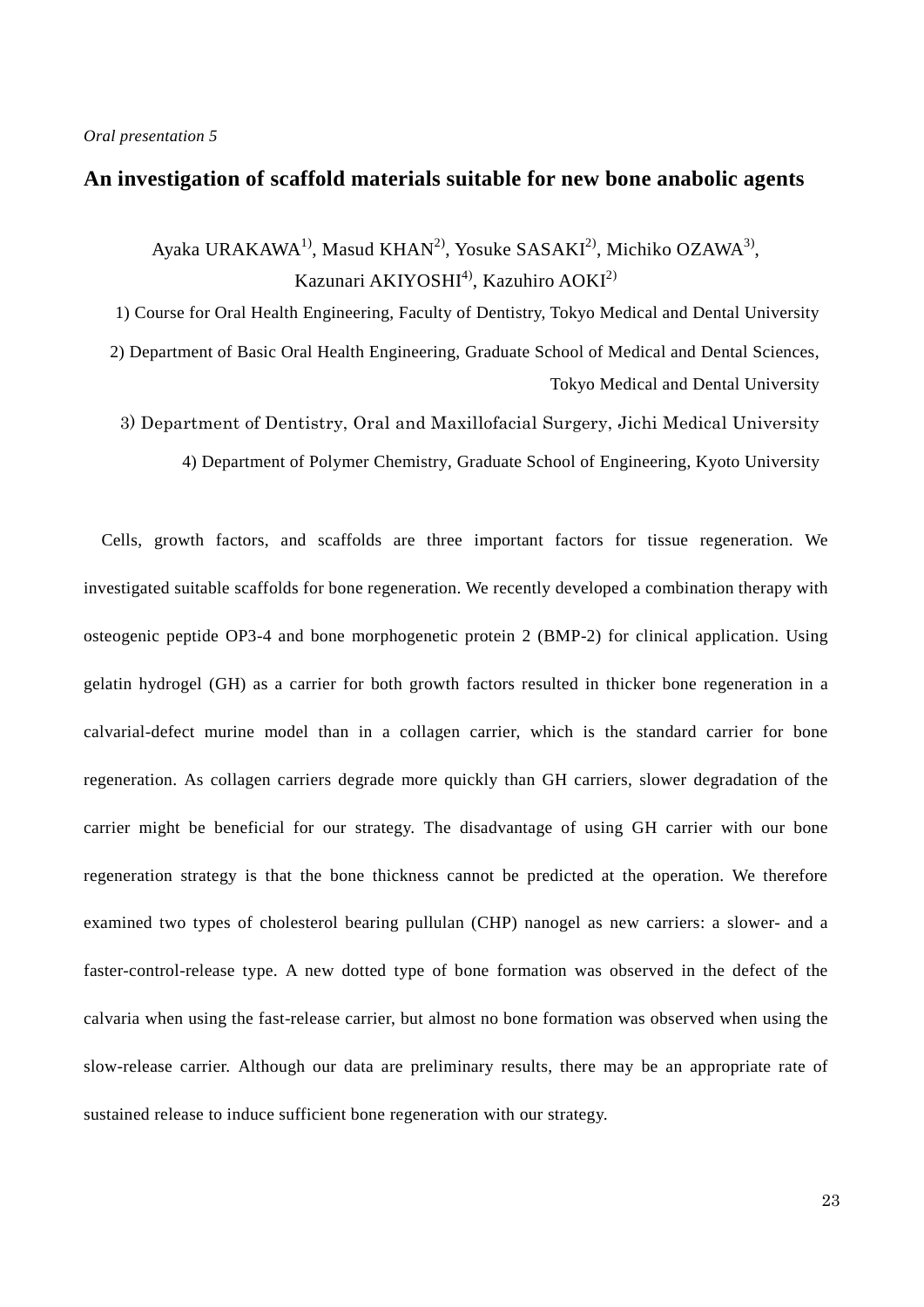### *In vitro* **effects of epigallocatechin-3-gallate with mesoporous bioactive glasses in the treatment of periodontal pocket**

Yi-Ting WANG, Fang-Yu FAN

School of Dental Technology, College of Oral Medicine, Taipei Medical University

Periodontal disease is a common chronic oral disease, which is caused by the destruction of alveolar bone and periodontal ligament due to bacterial infection. The loose of teeth and systematic diseases might be occurred when it is getting worse. *Fusobacterium nucleatum* in the bacterial biofilm of the main pathogenic bacteria is one of the leading causes, which is made the depth of periodontal pocket increasing. Therefore, the complete periodontal treatment is to eliminate the source of infection and to construct a proper tissue environment. To fill with composite biomaterials in the wound will be facilitated tissue regeneration. One of the composite biomaterials, bioactive glass, is characterized by high bioactivity and specific surface area. It could be generated the hydroxyapatite on the material surface and offer excellent potential as drug release carriers.

Biological scaffolds will help the implant to reconstruct the defect area of the bone, but the strength of the scaffold is also the key point to be considered. This study aims to investigate the *in vitro* effects of epigallocatechin-3-gallate to the porous bioactive glass. Through the X-Ray diffraction (XRD), scanning electron microscopy (SEM), Brunauer-Emmet-Teller (BET) and contact angle measurement to evaluate the material characterization. On the other hand, the UV spectrophotometer and cell culture will record the drug release and biocompatibility. It is hoped that the results of this project will be important references for oral and maxillofacial restructure application.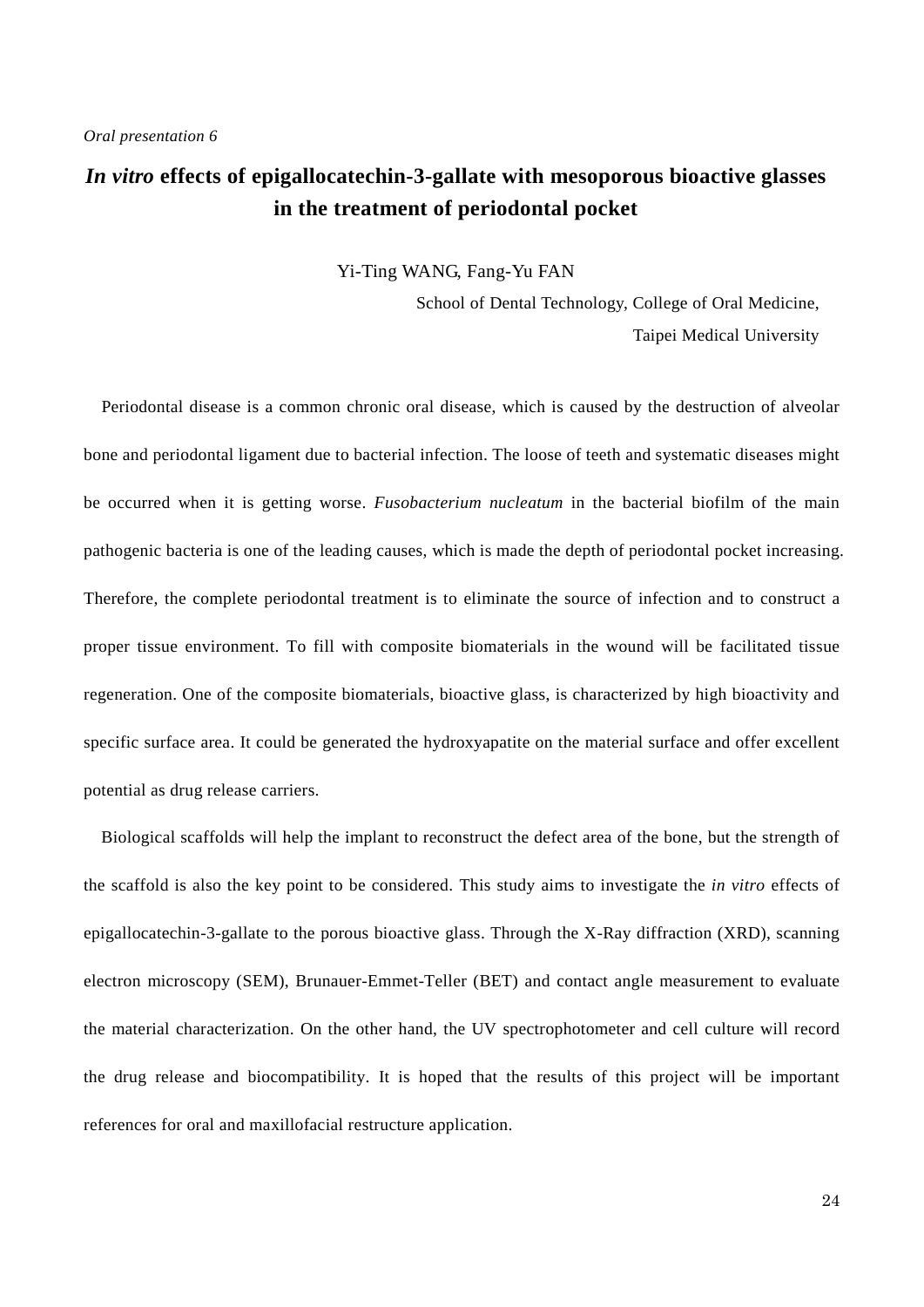### **Learning at ODU so far and in future**

### Anna SHIMA

Department of Oral Health Engineering, Faculty of Health Sciences, Osaka Dental University

I am a second grader in ODU. I chose ODU not only the necessary knowledge as a dental technician but also want to master broad knowledge in 4 years. In this presentation, I will talk about learning at ODU and future.

The teacher and students are friendly and easy to talk at ODU.

In the first grade, we had learned basic and professional subjects. At first every tooth looked the same to me. I found that each tooth has its own characteristics by practice. From the second grade, production practice of prosthesis began. I have been making personal trays and occlusal rim. And from the third year, it is scheduled to clinical practice at the ODU hospital begins. Then, taking advantage of what you learned in two years, we will communicate with patients. Not only practical training at ODU hospital but also rehabilitation hospital and visiting medical examination are planned.

Through learning at ODU, I want to be a dental technician who has the ability to quickly find and improve problems of laboratory equipment.

I think that what I should do now is to increase knowledge and establish it. So I want to do my best to study.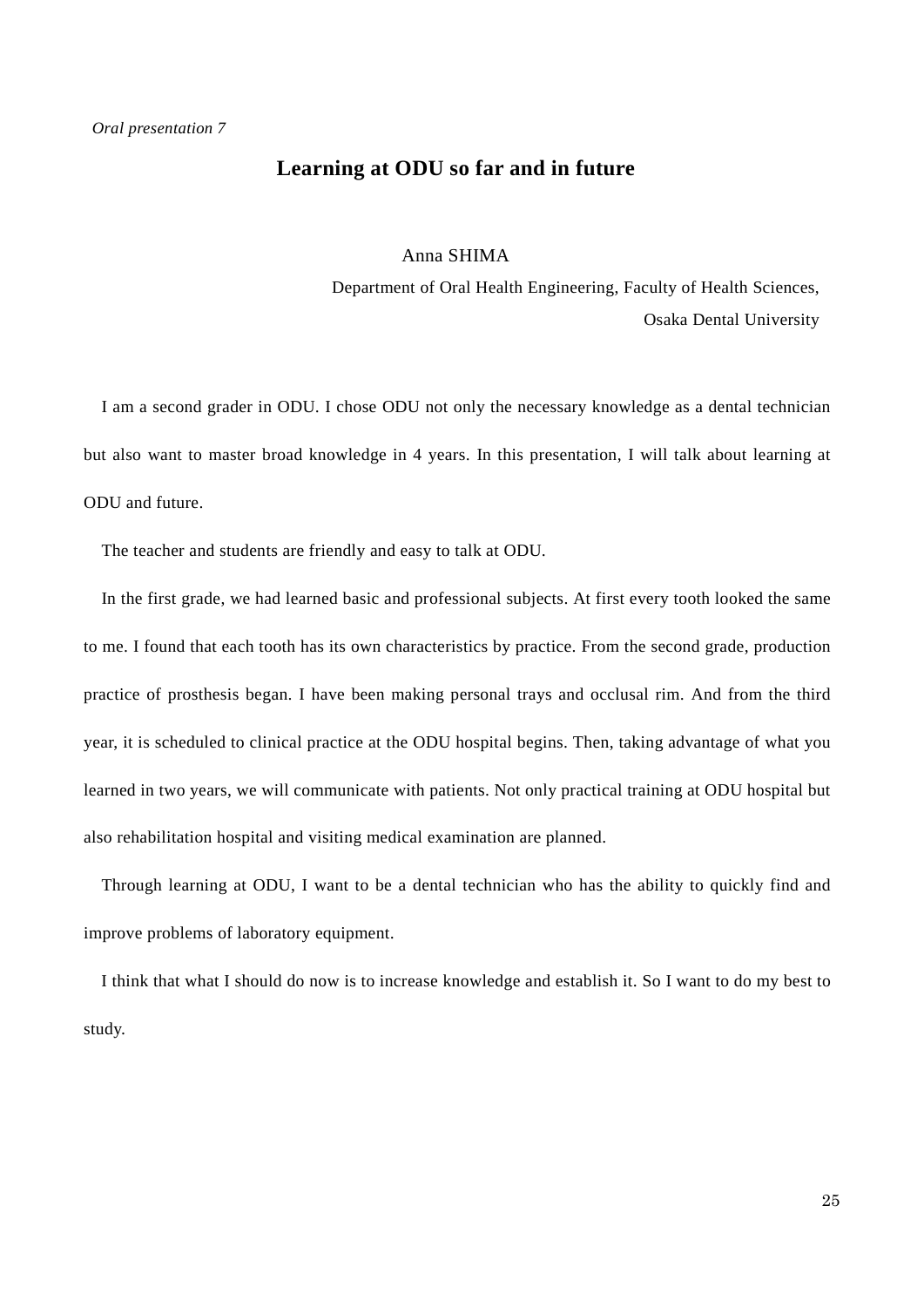# **Application of dispatching rules for dental technical work and its evaluation by discrete-event simulation**

Hiroki YANASE<sup>1)</sup>, Yuichi MINE<sup>1)</sup>, Toru EGUCHI<sup>2)</sup>, Takeshi MURAYAMA<sup>1)</sup>

1) Graduate School of Biomedical & Health Sciences, Hiroshima University 2) Graduate School of Engineering, Hiroshima University

Dental laboratories deal with various types of jobs (e.g., fabrication of crowns and bridges), and they often process several jobs concurrently. When a dental technologist has several jobs to be processed, he/she needs to select one among them. The selection is usually performed, according to his/her heuristics. This study proposes a method of the selection based on dispatching rules that are used for scheduling in industry fields. To show the effectiveness of the method, we perform discrete-event simulation, in which jobs are generated randomly and are selected one after another by a dispatching rule. We built six simulation models corresponding to the six dispatching rules. The models assume that the dental laboratory deals with five types of dental prostheses including CAD/CAM crowns and that several wax patterns can be put together to cast. We consider the cases of one, three, and five dental technologists working in the dental laboratory and we consider the cases of accepting orders at fixed time and at any time. We carried out the simulation using each of the models. The result of the simulation showed that we can find the dispatching rule suitable for the specific dental laboratory.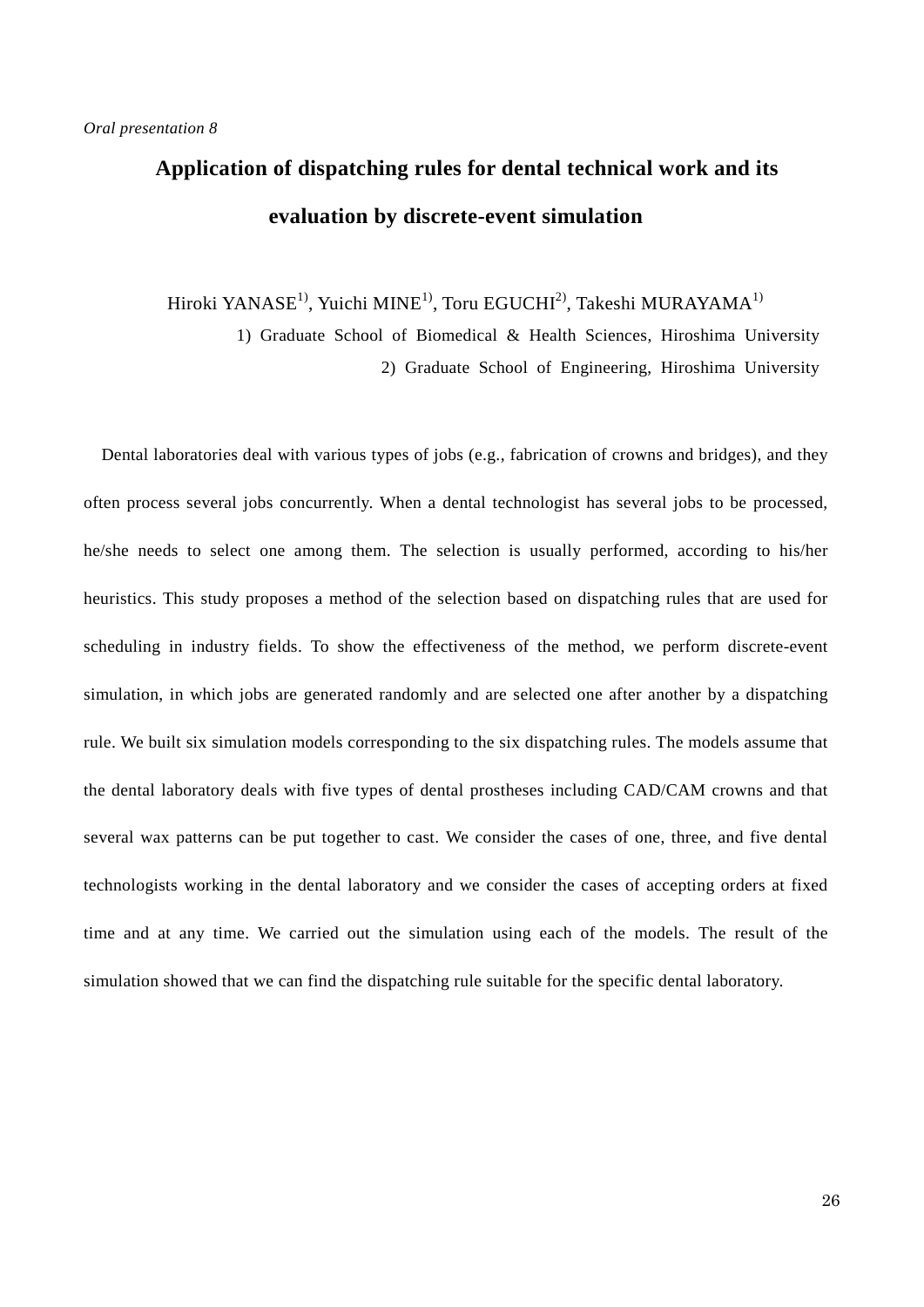### **Analysis of three-dimensional shape of mandibular complete dentures**

Van Anh NGUYEN VU<sup>1)</sup>, Maho SHIOZAWA<sup>1)</sup>, Meiko OKI<sup>2)</sup>, Tetsuya SUZUKI<sup>1)</sup>

1) Department of Oral Prosthetic Engineering, Graduate School of Medical and Dental Sciences, Tokyo Medical and Dental University 2) Department of Basic Oral Health Engineering, Graduate School of Medical and Dental Sciences, Tokyo Medical and Dental University

In recent years, CAD/CAM technology has been applied to removable prostheses in dentistry. To simplify the fabrication of complete dentures using CAD/CAM system, a standard form of the complete denture will be beneficial.

The aim of this study was to obtain the average form of well-functioning dentures and to clarify main factors that reflect the differences of the shape of mandibular complete dentures. Twenty mandibular complete dentures were duplicated and digitized using a handheld optical scanner (Artec Spider). The digital data for each denture were transformed to a homologous model by homologous body modeling software (mHBM, Body-Rugle). By transforming to all homologous models, the data of denture consist of the same number of data points of the same topology, and have the same anatomical meaning. Moreover, the data could be processed statistically. These models were then analyzed with principal component analysis (DHRC-HBS-PCA). After analyzing, the average form of 20 mandibular complete dentures and 15 principal components were obtained. Five principal components explained >70% of the total variance of the denture shapes. These factors could be effective for promotion of the complete denture fabrication using CAD/CAM system.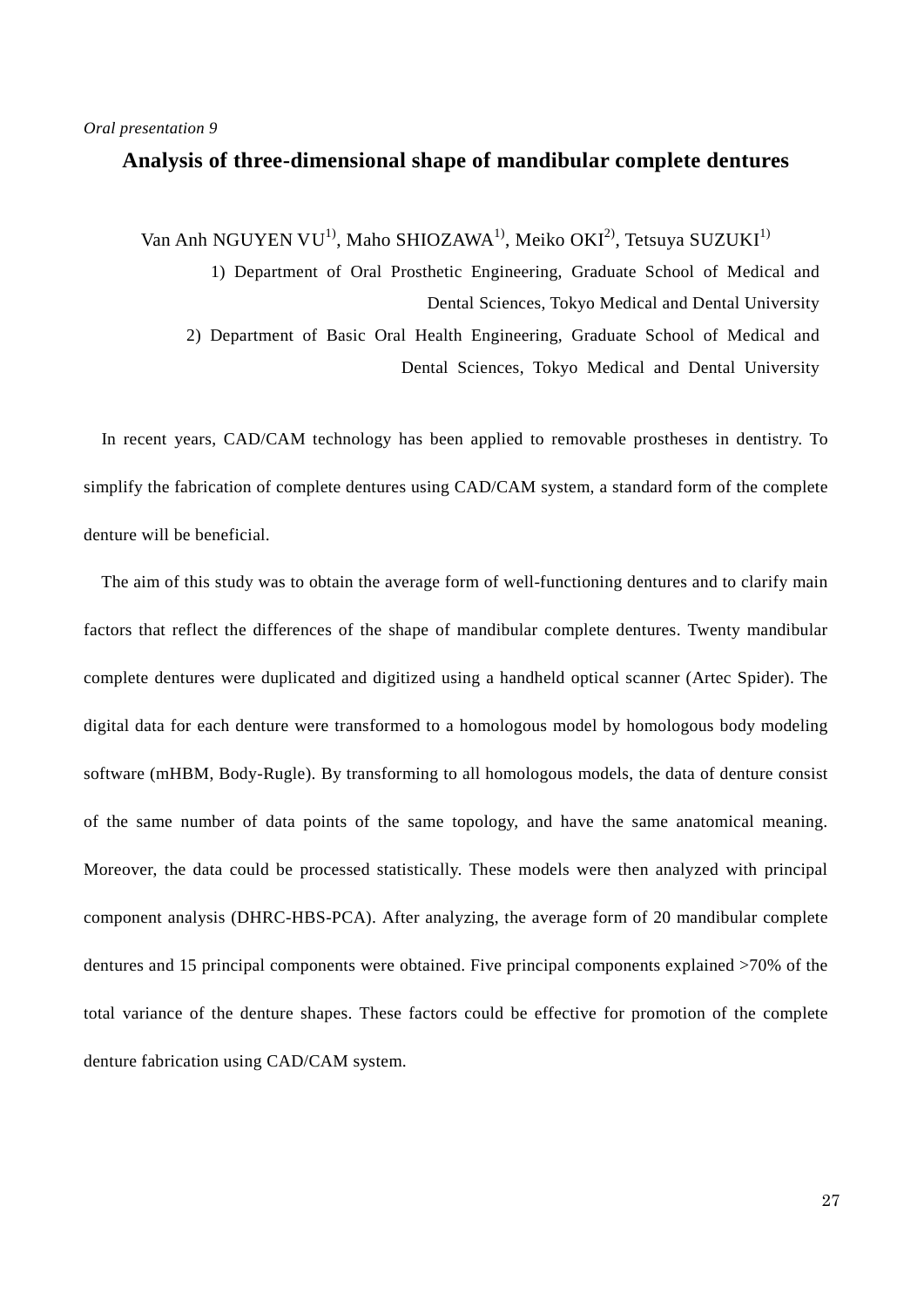### This consortium is supported by following companies:

GC Corporation Kulzer Japan Co., Ltd. Kuraray Noritake Dental Inc. Micron Corporation MORITA CORPORATION OMNICO CO., LTD. SHOFU INC. Sun Medical Co., Ltd TAKARA BELMONT CORPORATION THE YOSHIDA DENTAL MFG. CO., LTD. Tokuyama Dental Corporation